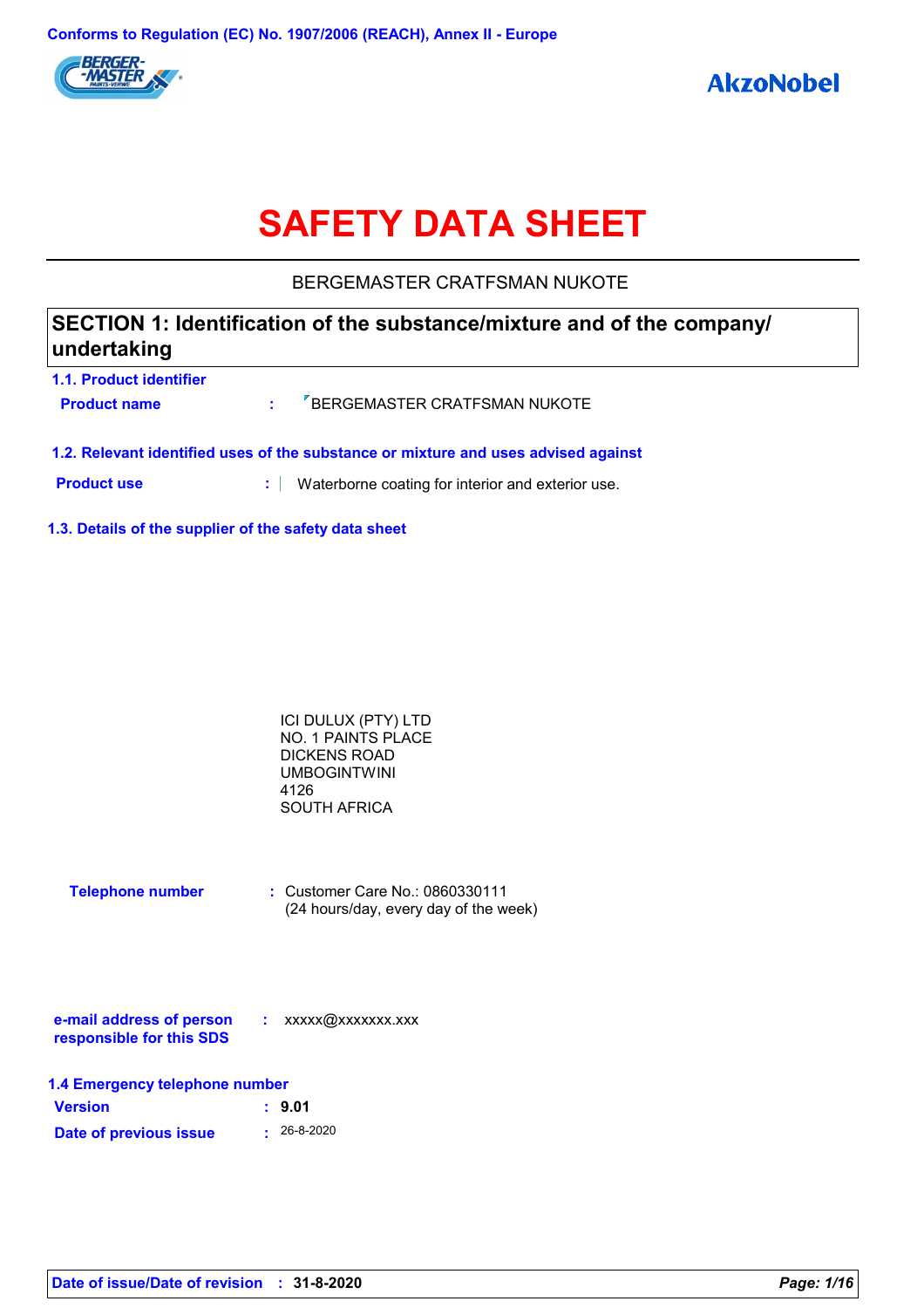# **SECTION 2: Hazards identification**

| 2.1 Classification of the substance or mixture |                                                                                           |
|------------------------------------------------|-------------------------------------------------------------------------------------------|
| <b>Product definition</b>                      | : Mixture                                                                                 |
| Skin Sens. 1, H317                             | <b>Classification according to Regulation (EC) No. 1272/2008 [CLP/GHS]</b>                |
| Aquatic Chronic 3, H412                        |                                                                                           |
|                                                | The product is classified as hazardous according to Regulation (EC) 1272/2008 as amended. |
| <b>Ingredients of unknown</b><br>toxicity      | $: 0\%$                                                                                   |
| <b>Ingredients of unknown</b><br>ecotoxicity   | $: 0\%$                                                                                   |
|                                                | See Section 16 for the full text of the H statements declared above.                      |
|                                                | See Section 11 for more detailed information on health effects and symptoms.              |
| 2.2 Label elements                             |                                                                                           |
| <b>Hazard pictograms</b>                       |                                                                                           |

| <b>Signal word</b>                                                                                                                                              | : Warning                                                                                                                  |
|-----------------------------------------------------------------------------------------------------------------------------------------------------------------|----------------------------------------------------------------------------------------------------------------------------|
| <b>Hazard statements</b>                                                                                                                                        | : H317 - May cause an allergic skin reaction.<br>H412 - Harmful to aquatic life with long lasting effects.                 |
| <b>Precautionary statements</b>                                                                                                                                 |                                                                                                                            |
| <b>General</b>                                                                                                                                                  | : P102 - Keep out of reach of children.<br>P101 - If medical advice is needed, have product container or label at hand.    |
| <b>Prevention</b>                                                                                                                                               | : P262 - Do not get in eyes, on skin, or on clothing.                                                                      |
| <b>Response</b>                                                                                                                                                 | : P312 - Call a POISON CENTER or doctor/physician if you feel unwell.                                                      |
| <b>Storage</b>                                                                                                                                                  | : Not applicable.                                                                                                          |
| <b>Disposal</b>                                                                                                                                                 | P501 - Dispose of contents and container in accordance with all local, regional,<br>national or international regulations. |
| <b>Hazardous ingredients</b>                                                                                                                                    | : $C(M)$ IT/MIT $(3:1)$                                                                                                    |
|                                                                                                                                                                 | Warning! Hazardous respirable droplets may be formed when sprayed. Do not<br>breathe spray or mist.                        |
| <b>Annex XVII - Restrictions</b><br>on the manufacture,<br>placing on the market and<br>use of certain dangerous<br>substances, mixtures and<br><b>articles</b> | : Not applicable.                                                                                                          |
| <b>Special packaging requirements</b>                                                                                                                           |                                                                                                                            |
| <b>Containers to be fitted</b><br>with child-resistant<br>fastenings                                                                                            | : Not applicable.                                                                                                          |
| <b>Tactile warning of danger : Not applicable.</b>                                                                                                              |                                                                                                                            |
| <b>2.3 Other hazards</b>                                                                                                                                        |                                                                                                                            |
| Other hazards which do<br>not result in classification                                                                                                          | : None known.                                                                                                              |
|                                                                                                                                                                 |                                                                                                                            |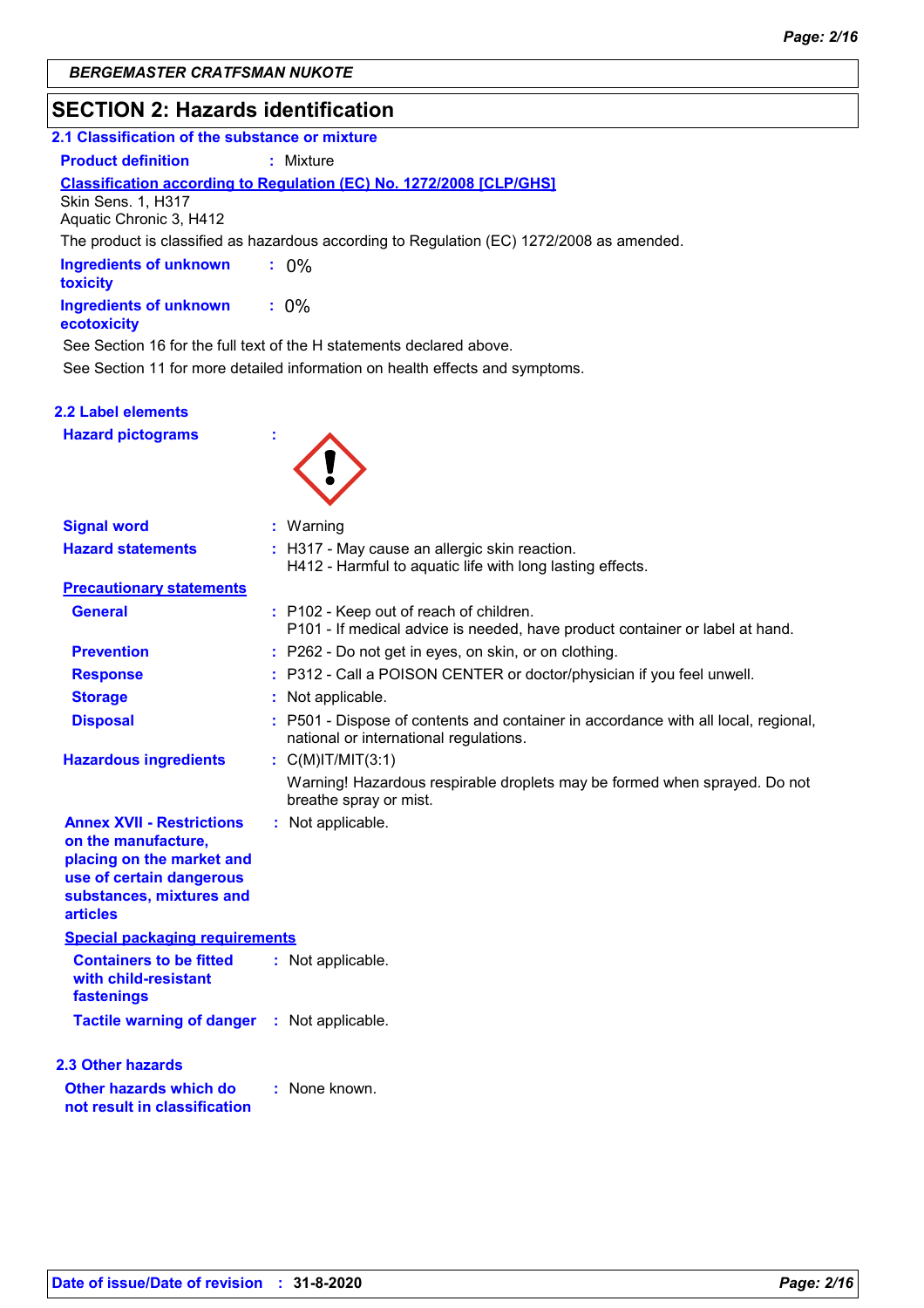# **SECTION 3: Composition/information on ingredients**

| <b>3.2 Mixtures</b>            | : Mixture                                                                                 |               |                                                                                                                                                                                                                                                    |             |
|--------------------------------|-------------------------------------------------------------------------------------------|---------------|----------------------------------------------------------------------------------------------------------------------------------------------------------------------------------------------------------------------------------------------------|-------------|
| <b>Product/ingredient name</b> | <b>Identifiers</b>                                                                        | $\frac{9}{6}$ | <b>Regulation (EC) No.</b><br>1272/2008 [CLP]                                                                                                                                                                                                      | <b>Type</b> |
| ammonia                        | EC: 215-647-6<br>CAS: 1336-21-6<br>Index:                                                 | $≤0,3$        | Skin Corr. 1B, H314<br>Eye Dam. 1, H318<br><b>STOT SE 3, H335</b>                                                                                                                                                                                  | $[1]$       |
| $C(M)$ IT/MIT $(3:1)$          | 007-001-01-2<br>REACH #:<br>01-2120764691-48<br>CAS: 55965-84-9<br>Index:<br>613-167-00-5 | < 0,025       | Aquatic Acute 1, H400 (M=1)<br>Acute Tox. 3, H301<br>Acute Tox. 2, H310<br>Acute Tox. 2, H330<br>Skin Corr. 1C, H314<br>Eye Dam. 1, H318<br>Skin Sens. 1A, H317<br>Aquatic Acute 1, H400 (M=100)<br>Aquatic Chronic 1, H410 (M=100)                | $[1]$       |
| ethanediol                     | EC: 203-473-3<br>CAS: 107-21-1<br>Index:<br>603-027-00-1                                  | l≤0,1         | Acute Tox. 4, H302                                                                                                                                                                                                                                 | [1] [2]     |
| 2-ethoxyethanol                | EC: 203-804-1<br>CAS: 110-80-5<br>Index:<br>603-012-00-X                                  | ≤0,1          | Flam. Liq. 3, H226<br>Acute Tox. 4, H302<br>Acute Tox. 4, H312<br>Acute Tox. 4, H332<br>Repr. 1B, H360FD (Fertility and Unborn<br>child)                                                                                                           | [1] [2]     |
| 2-methoxyethanol               | EC: 203-713-7<br>CAS: 109-86-4<br>Index:<br>603-011-00-4                                  | $\leq 0,1$    | Flam. Liq. 3, H226<br>Acute Tox. 4, H302<br>Acute Tox. 4, H312<br>Acute Tox. 4, H332<br>Repr. 1B, H360FD (Fertility and Unborn<br>child)                                                                                                           | [1] [2]     |
| acrylic acid                   | EC: 201-177-9<br>CAS: 79-10-7<br>Index:<br>607-061-00-8                                   | < 0, 1        | Flam. Liq. 3, H226<br>Acute Tox. 2, H300<br>Acute Tox. 3, H311<br>Acute Tox. 4, H332<br>Skin Corr. 1A, H314<br>Eye Dam. 1, H318<br>STOT SE 3, H335<br>Aquatic Acute 1, H400 (M=1)                                                                  | [1] [2]     |
| n-butyl acrylate               | REACH #:<br>01-2119453155-43<br>EC: 205-480-7<br>CAS: 141-32-2                            | $\leq 0,1$    | Flam. Liq. 3, H226<br>Acute Tox. 4, H332<br>Skin Irrit. 2, H315<br>Eye Irrit. 2, H319<br>Skin Sens. 1B, H317<br><b>STOT SE 3, H335</b><br>Aquatic Chronic 3, H412<br>See Section 16 for<br>the full text of the H<br>statements declared<br>above. | [1] [2]     |

There are no additional ingredients present which, within the current knowledge of the supplier and in the concentrations applicable, are classified as hazardous to health or the environment, are PBTs, vPvBs or Substances of equivalent concern, or have been assigned a workplace exposure limit and hence require reporting in this section.

Type

[1] Substance classified with a health or environmental hazard

[2] Substance with a workplace exposure limit

[3] Substance meets the criteria for PBT according to Regulation (EC) No. 1907/2006, Annex XIII

[4] Substance meets the criteria for vPvB according to Regulation (EC) No. 1907/2006, Annex XIII

[5] Substance of equivalent concern

[6] Additional disclosure due to company policy

Occupational exposure limits, if available, are listed in Section 8.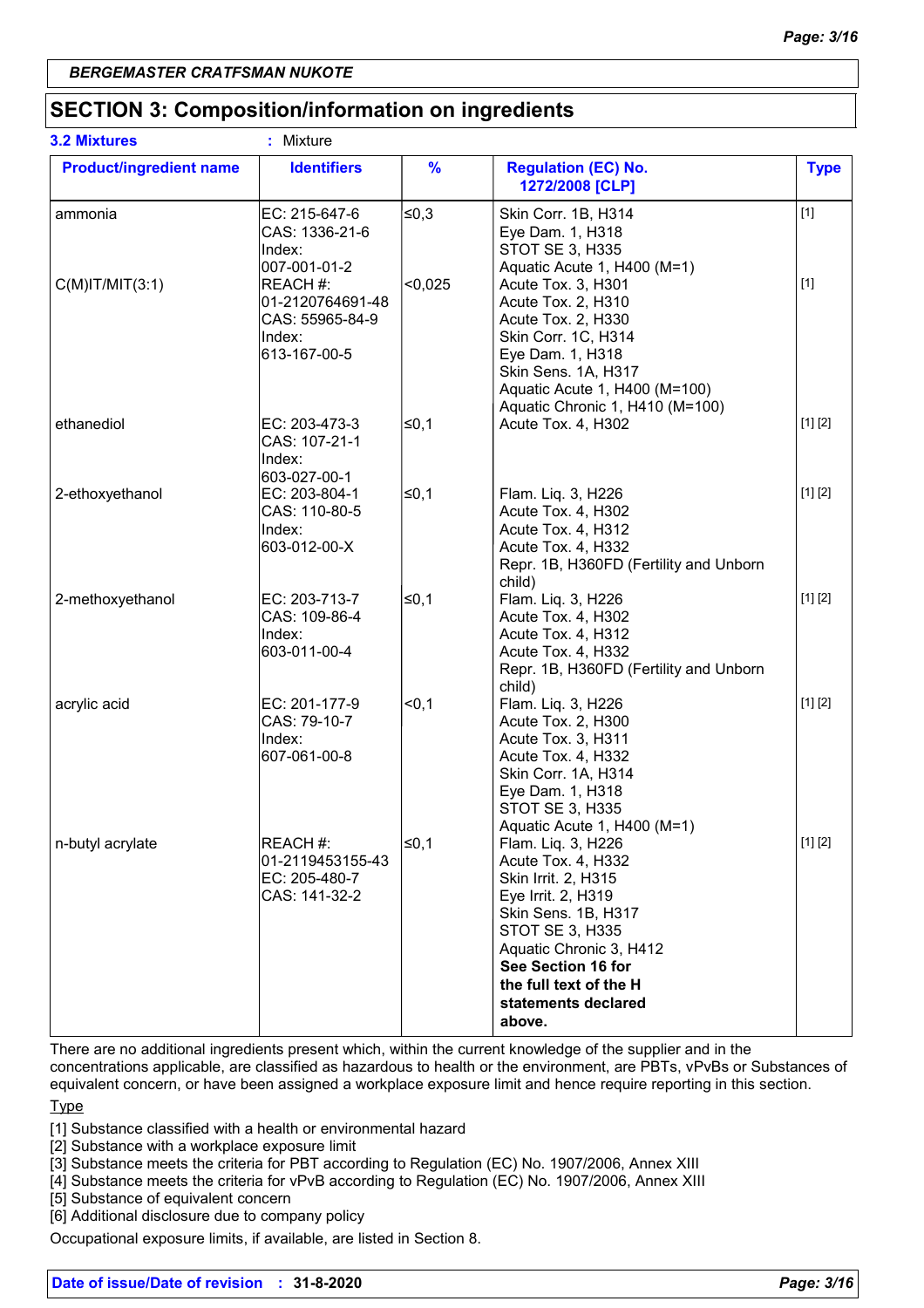# **SECTION 4: First aid measures**

| 4.1 Description of first aid measures |                                                                                                                                                                                                                                                                          |
|---------------------------------------|--------------------------------------------------------------------------------------------------------------------------------------------------------------------------------------------------------------------------------------------------------------------------|
| <b>General</b>                        | : In all cases of doubt, or when symptoms persist, seek medical attention. Never give<br>anything by mouth to an unconscious person. If unconscious, place in recovery<br>position and seek medical advice.                                                              |
| <b>Eye contact</b>                    | : Remove contact lenses, irrigate copiously with clean, fresh water, holding the<br>eyelids apart for at least 10 minutes and seek immediate medical advice.                                                                                                             |
| <b>Inhalation</b>                     | : Remove to fresh air. Keep person warm and at rest. If not breathing, if breathing is<br>irregular or if respiratory arrest occurs, provide artificial respiration or oxygen by<br>trained personnel.                                                                   |
| <b>Skin contact</b>                   | : Remove contaminated clothing and shoes. Wash skin thoroughly with soap and<br>water or use recognised skin cleanser. Do NOT use solvents or thinners.                                                                                                                  |
| <b>Ingestion</b>                      | : If swallowed, seek medical advice immediately and show the container or label.<br>Keep person warm and at rest. Do NOT induce vomiting.                                                                                                                                |
| <b>Protection of first-aiders</b>     | : No action shall be taken involving any personal risk or without suitable training. It<br>may be dangerous to the person providing aid to give mouth-to-mouth resuscitation.<br>Wash contaminated clothing thoroughly with water before removing it, or wear<br>gloves. |

#### **4.2 Most important symptoms and effects, both acute and delayed**

There are no data available on the mixture itself. The mixture has been assessed following the conventional method of the CLP Regulation (EC) No 1272/2008 and is classified for toxicological properties accordingly. See Sections 2 and 3 for details.

Exposure to component solvent vapour concentrations in excess of the stated occupational exposure limit may result in adverse health effects such as mucous membrane and respiratory system irritation and adverse effects on the kidneys, liver and central nervous system. Symptoms and signs include headache, dizziness, fatigue, muscular weakness, drowsiness and, in extreme cases, loss of consciousness.

Solvents may cause some of the above effects by absorption through the skin. Repeated or prolonged contact with the mixture may cause removal of natural fat from the skin, resulting in non-allergic contact dermatitis and absorption through the skin.

If splashed in the eyes, the liquid may cause irritation and reversible damage.

Ingestion may cause nausea, diarrhea and vomiting.

This takes into account, where known, delayed and immediate effects and also chronic effects of components from short-term and long-term exposure by oral, inhalation and dermal routes of exposure and eye contact.

Contains C(M)IT/MIT(3:1). May produce an allergic reaction.

#### **4.3 Indication of any immediate medical attention and special treatment needed**

| Notes to physician         | Treat symptomatically. Contact poison treatment specialist immediately if large<br>quantities have been ingested or inhaled. |
|----------------------------|------------------------------------------------------------------------------------------------------------------------------|
| <b>Specific treatments</b> | No specific treatment.                                                                                                       |

See toxicological information (Section 11)

# **SECTION 5: Firefighting measures**

| 5.1 Extinguishing media<br><b>Suitable extinguishing</b><br>media | : Recommended: alcohol-resistant foam, $CO2$ , powders, water spray. |
|-------------------------------------------------------------------|----------------------------------------------------------------------|
| Unsuitable extinguishing<br>media                                 | : Do not use water jet.                                              |

#### **5.2 Special hazards arising from the substance or mixture**

| <b>Hazards from the</b><br>substance or mixture | : Fire will produce dense black smoke. Exposure to decomposition products may<br>cause a health hazard.                    |
|-------------------------------------------------|----------------------------------------------------------------------------------------------------------------------------|
| <b>Hazardous combustion</b><br><b>products</b>  | Decomposition products may include the following materials: carbon monoxide,<br>carbon dioxide, smoke, oxides of nitrogen. |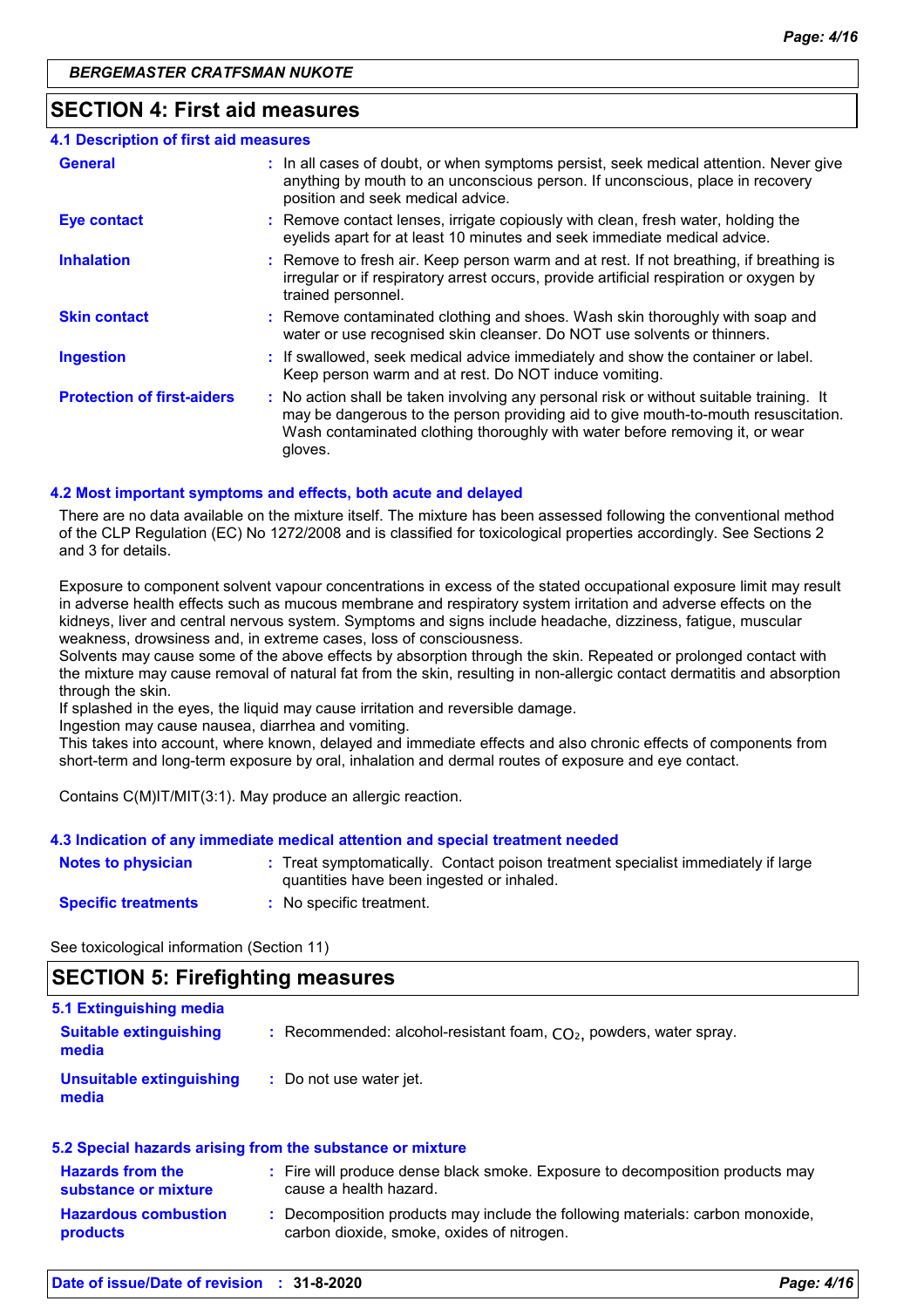# **SECTION 5: Firefighting measures**

| 5.3 Advice for firefighters                              |                                                                                                                    |
|----------------------------------------------------------|--------------------------------------------------------------------------------------------------------------------|
| <b>Special protective actions</b><br>for fire-fighters   | : Cool closed containers exposed to fire with water. Do not release runoff from fire to<br>drains or watercourses. |
| <b>Special protective</b><br>equipment for fire-fighters | : Appropriate breathing apparatus may be required.                                                                 |

# **SECTION 6: Accidental release measures**

|                                                                | 6.1 Personal precautions, protective equipment and emergency procedures                                                                                                                                                                                                            |
|----------------------------------------------------------------|------------------------------------------------------------------------------------------------------------------------------------------------------------------------------------------------------------------------------------------------------------------------------------|
| For non-emergency<br>personnel                                 | : Exclude sources of ignition and ventilate the area. Avoid breathing vapour or mist.<br>Refer to protective measures listed in sections 7 and 8.                                                                                                                                  |
| For emergency responders                                       | : If specialised clothing is required to deal with the spillage, take note of any<br>information in Section 8 on suitable and unsuitable materials. See also the<br>information in "For non-emergency personnel".                                                                  |
| <b>6.2 Environmental</b><br>precautions                        | : Do not allow to enter drains or watercourses. If the product contaminates lakes,<br>rivers, or sewers, inform the appropriate authorities in accordance with local<br>regulations.                                                                                               |
| 6.3 Methods and material<br>for containment and<br>cleaning up | : Contain and collect spillage with non-combustible, absorbent material e.g. sand,<br>earth, vermiculite or diatomaceous earth and place in container for disposal<br>according to local regulations (see Section 13). Preferably clean with a detergent.<br>Avoid using solvents. |
| 6.4 Reference to other<br><b>sections</b>                      | : See Section 1 for emergency contact information.<br>See Section 8 for information on appropriate personal protective equipment.<br>See Section 13 for additional waste treatment information.                                                                                    |

# **SECTION 7: Handling and storage**

The information in this section contains generic advice and guidance. The list of Identified Uses in Section 1 should be consulted for any available use-specific information provided in the Exposure Scenario(s).

| <b>7.1 Precautions for safe</b><br>handling | : Prevent the creation of flammable or explosive concentrations of vapours in air and<br>avoid vapour concentrations higher than the occupational exposure limits.<br>In addition, the product should only be used in areas from which all naked lights and<br>other sources of ignition have been excluded. Electrical equipment should be<br>protected to the appropriate standard.<br>Mixture may charge electrostatically: always use earthing leads when transferring<br>from one container to another.<br>Operators should wear antistatic footwear and clothing and floors should be of the<br>conducting type.<br>Keep away from heat, sparks and flame. No sparking tools should be used.<br>Avoid contact with skin and eyes. Avoid the inhalation of dust, particulates, spray or<br>mist arising from the application of this mixture. Avoid inhalation of dust from<br>sanding.<br>Eating, drinking and smoking should be prohibited in areas where this material is<br>handled, stored and processed.<br>Put on appropriate personal protective equipment (see Section 8).<br>Never use pressure to empty. Container is not a pressure vessel.<br>Always keep in containers made from the same material as the original one.<br>Comply with the health and safety at work laws.<br>Do not allow to enter drains or watercourses.<br>Information on fire and explosion protection<br>Vapours are heavier than air and may spread along floors. Vapours may form<br>explosive mixtures with air. |
|---------------------------------------------|--------------------------------------------------------------------------------------------------------------------------------------------------------------------------------------------------------------------------------------------------------------------------------------------------------------------------------------------------------------------------------------------------------------------------------------------------------------------------------------------------------------------------------------------------------------------------------------------------------------------------------------------------------------------------------------------------------------------------------------------------------------------------------------------------------------------------------------------------------------------------------------------------------------------------------------------------------------------------------------------------------------------------------------------------------------------------------------------------------------------------------------------------------------------------------------------------------------------------------------------------------------------------------------------------------------------------------------------------------------------------------------------------------------------------------------------------------------------------------------------------------------|
|---------------------------------------------|--------------------------------------------------------------------------------------------------------------------------------------------------------------------------------------------------------------------------------------------------------------------------------------------------------------------------------------------------------------------------------------------------------------------------------------------------------------------------------------------------------------------------------------------------------------------------------------------------------------------------------------------------------------------------------------------------------------------------------------------------------------------------------------------------------------------------------------------------------------------------------------------------------------------------------------------------------------------------------------------------------------------------------------------------------------------------------------------------------------------------------------------------------------------------------------------------------------------------------------------------------------------------------------------------------------------------------------------------------------------------------------------------------------------------------------------------------------------------------------------------------------|

#### **7.2 Conditions for safe storage, including any incompatibilities**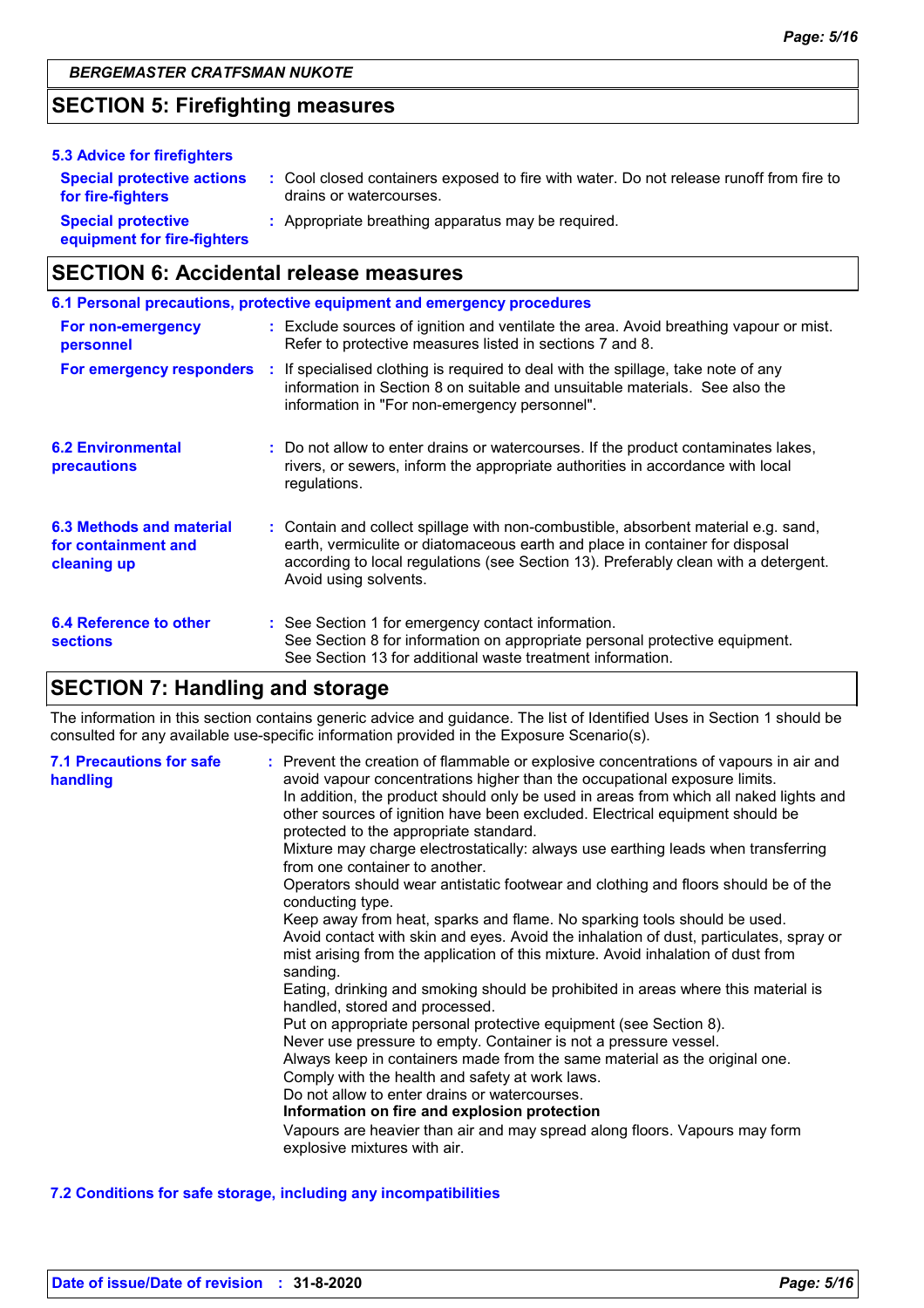# **SECTION 7: Handling and storage**

Store in accordance with local regulations.

#### **Notes on joint storage**

Keep away from: oxidising agents, strong alkalis, strong acids.

**Additional information on storage conditions**

Observe label precautions. Store in a dry, cool and well-ventilated area. Keep away from heat and direct sunlight. Keep away from sources of ignition. No smoking. Prevent unauthorised access. Containers that have been opened must be carefully resealed and kept upright to prevent leakage.

#### **7.3 Specific end use(s)**

**Recommendations : Industrial sector specific : solutions** : Not available. : Not available.

# **SECTION 8: Exposure controls/personal protection**

The information in this section contains generic advice and guidance. Information is provided based on typical anticipated uses of the product. Additional measures might be required for bulk handling or other uses that could significantly increase worker exposure or environmental releases.

#### **8.1 Control parameters**

#### **Occupational exposure limits**

| <b>Product/ingredient name</b>              | <b>Exposure limit values</b>                                                                                                                                                                                                                                                                                                                                                                                                                                                                                                                                                                                                                                                                                                                                                                                                                                                                                                                                                                                                       |
|---------------------------------------------|------------------------------------------------------------------------------------------------------------------------------------------------------------------------------------------------------------------------------------------------------------------------------------------------------------------------------------------------------------------------------------------------------------------------------------------------------------------------------------------------------------------------------------------------------------------------------------------------------------------------------------------------------------------------------------------------------------------------------------------------------------------------------------------------------------------------------------------------------------------------------------------------------------------------------------------------------------------------------------------------------------------------------------|
| ethanediol                                  | EU OEL (Europe, 2/2017). Absorbed through skin. Notes: list<br>of indicative occupational exposure limit values<br>TWA: 20 ppm 8 hours.<br>TWA: 52 mg/m <sup>3</sup> 8 hours.<br>STEL: 40 ppm 15 minutes.<br>STEL: 104 mg/m <sup>3</sup> 15 minutes.                                                                                                                                                                                                                                                                                                                                                                                                                                                                                                                                                                                                                                                                                                                                                                               |
| 2-ethoxyethanol                             | EU OEL (Europe, 2/2017). Absorbed through skin. Notes: list<br>of indicative occupational exposure limit values<br>TWA: 8 mg/m <sup>3</sup> 8 hours.<br>TWA: 2 ppm 8 hours.                                                                                                                                                                                                                                                                                                                                                                                                                                                                                                                                                                                                                                                                                                                                                                                                                                                        |
| 2-methoxyethanol                            | EU OEL (Europe, 2/2017). Absorbed through skin. Notes: list<br>of indicative occupational exposure limit values<br>TWA: 1 ppm 8 hours.                                                                                                                                                                                                                                                                                                                                                                                                                                                                                                                                                                                                                                                                                                                                                                                                                                                                                             |
| acrylic acid                                | EU OEL (Europe, 2/2017). Notes: list of indicative occupational<br>exposure limit values<br>STEL: 20 ppm 15 minutes.<br>STEL: 59 mg/m <sup>3</sup> 15 minutes.<br>TWA: 10 ppm 8 hours.<br>TWA: 29 mg/m <sup>3</sup> 8 hours.                                                                                                                                                                                                                                                                                                                                                                                                                                                                                                                                                                                                                                                                                                                                                                                                       |
| n-butyl acrylate                            | EU OEL (Europe, 2/2017). Notes: list of indicative occupational<br>exposure limit values<br>TWA: 2 ppm 8 hours.<br>TWA: 11 mg/m <sup>3</sup> 8 hours.<br>STEL: 10 ppm 15 minutes.<br>STEL: 53 mg/m <sup>3</sup> 15 minutes.                                                                                                                                                                                                                                                                                                                                                                                                                                                                                                                                                                                                                                                                                                                                                                                                        |
| <b>Recommended monitoring</b><br>procedures | : If this product contains ingredients with exposure limits, personal, workplace<br>atmosphere or biological monitoring may be required to determine the effectiveness<br>of the ventilation or other control measures and/or the necessity to use respiratory<br>protective equipment. Reference should be made to monitoring standards, such as<br>the following: European Standard EN 689 (Workplace atmospheres - Guidance for<br>the assessment of exposure by inhalation to chemical agents for comparison with<br>limit values and measurement strategy) European Standard EN 14042 (Workplace<br>atmospheres - Guide for the application and use of procedures for the assessment<br>of exposure to chemical and biological agents) European Standard EN 482<br>(Workplace atmospheres - General requirements for the performance of procedures<br>for the measurement of chemical agents) Reference to national guidance<br>documents for methods for the determination of hazardous substances will also be<br>required. |
| <b>DNELs/DMELs</b>                          |                                                                                                                                                                                                                                                                                                                                                                                                                                                                                                                                                                                                                                                                                                                                                                                                                                                                                                                                                                                                                                    |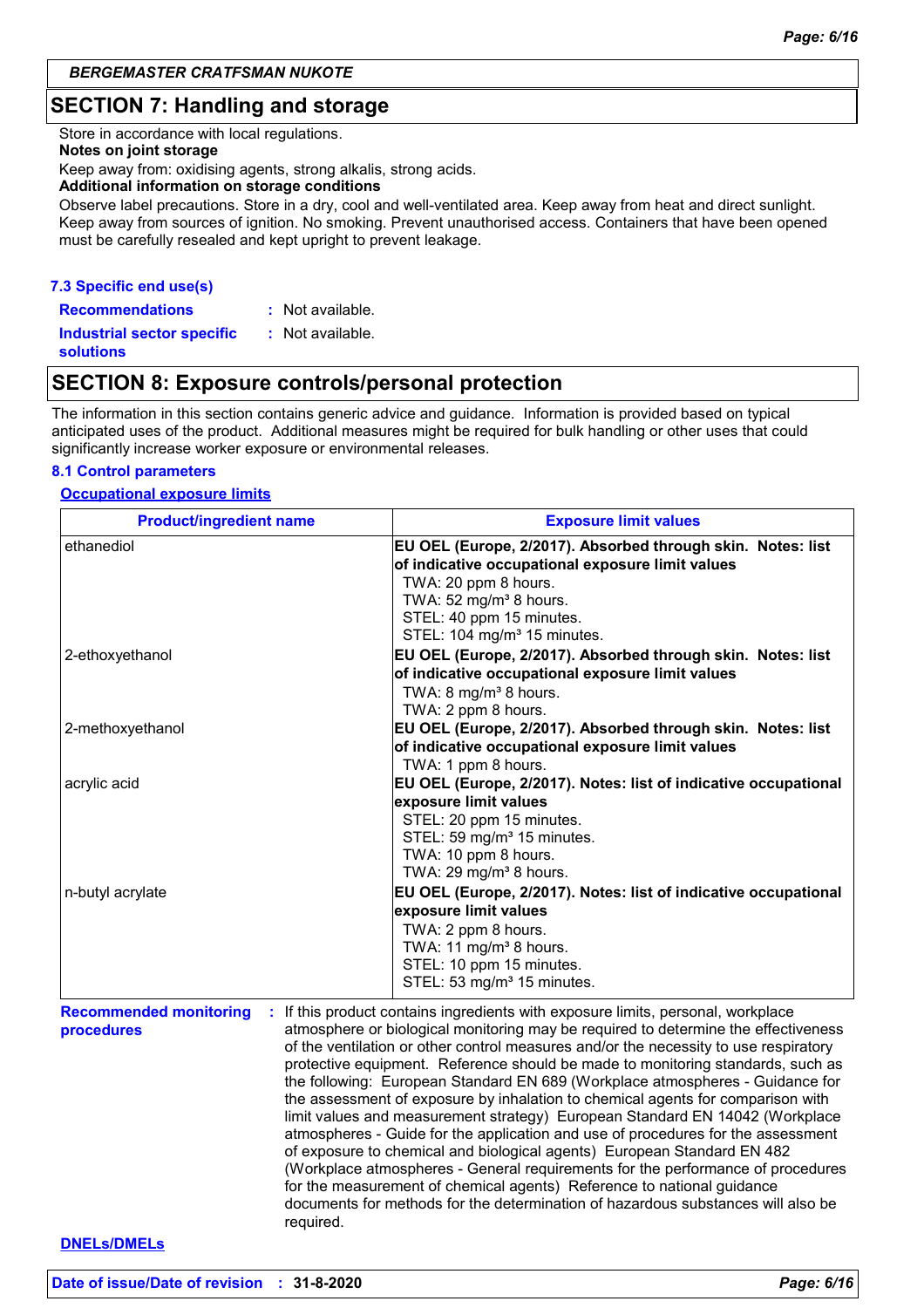# **SECTION 8: Exposure controls/personal protection**

No DNELs/DMELs available.

### **PNECs**

No PNECs available

| <b>8.2 Exposure controls</b>               |                                                                                                                                                                                                                                                                                                                                                                                                                                                                                                                                                                                                                                                                                         |
|--------------------------------------------|-----------------------------------------------------------------------------------------------------------------------------------------------------------------------------------------------------------------------------------------------------------------------------------------------------------------------------------------------------------------------------------------------------------------------------------------------------------------------------------------------------------------------------------------------------------------------------------------------------------------------------------------------------------------------------------------|
| <b>Appropriate engineering</b><br>controls | : Provide adequate ventilation. Where reasonably practicable, this should be<br>achieved by the use of local exhaust ventilation and good general extraction. If<br>these are not sufficient to maintain concentrations of particulates and solvent<br>vapours below the OEL, suitable respiratory protection must be worn.                                                                                                                                                                                                                                                                                                                                                             |
| <b>Individual protection measures</b>      |                                                                                                                                                                                                                                                                                                                                                                                                                                                                                                                                                                                                                                                                                         |
| <b>Hygiene measures</b>                    | : Wash hands, forearms and face thoroughly after handling chemical products, before<br>eating, smoking and using the lavatory and at the end of the working period.<br>Appropriate techniques should be used to remove potentially contaminated clothing.<br>Contaminated work clothing should not be allowed out of the workplace. Wash<br>contaminated clothing before reusing. Ensure that eyewash stations and safety<br>showers are close to the workstation location.                                                                                                                                                                                                             |
| <b>Eye/face protection</b>                 | : Use safety eyewear designed to protect against splash of liquids.                                                                                                                                                                                                                                                                                                                                                                                                                                                                                                                                                                                                                     |
| <b>Skin protection</b>                     |                                                                                                                                                                                                                                                                                                                                                                                                                                                                                                                                                                                                                                                                                         |
| <b>Hand protection</b>                     |                                                                                                                                                                                                                                                                                                                                                                                                                                                                                                                                                                                                                                                                                         |
| <b>Gloves</b>                              | : When prolonged or frequently repeated contact may occur, a glove with a protection<br>class of 6 (breakthrough time >480 minutes according to EN374) is recommended.<br>Recommended gloves: Viton $\otimes$ or Nitrile, thickness $\geq 0.38$ mm.<br>When only brief contact is expected, a glove with protection class of 2 or higher<br>(breakthrough time > 30 minutes according to EN374) is recommended.<br>Recommended gloves: Nitrile, thickness ≥ 0.12 mm.<br>Gloves should be replaced regularly and if there is any sign of damage to the glove<br>material.                                                                                                                |
|                                            | The performance or effectiveness of the glove may be reduced by physical/chemical<br>damage and poor maintenance.                                                                                                                                                                                                                                                                                                                                                                                                                                                                                                                                                                       |
| <b>Body protection</b>                     | : Personnel should wear antistatic clothing made of natural fibres or of high-<br>temperature-resistant synthetic fibres.                                                                                                                                                                                                                                                                                                                                                                                                                                                                                                                                                               |
| <b>Other skin protection</b>               | : Appropriate footwear and any additional skin protection measures should be<br>selected based on the task being performed and the risks involved and should be<br>approved by a specialist before handling this product.                                                                                                                                                                                                                                                                                                                                                                                                                                                               |
| <b>Respiratory protection</b>              | : If workers are exposed to concentrations above the exposure limit, they must use<br>appropriate, certified respirators.                                                                                                                                                                                                                                                                                                                                                                                                                                                                                                                                                               |
|                                            | <b>OLD LEAD-BASED PAINTS:</b>                                                                                                                                                                                                                                                                                                                                                                                                                                                                                                                                                                                                                                                           |
|                                            | When surfaces are to be prepared for painting, account should be taken of the age<br>of the property and the possibility that lead-pigmented paint might be present. There<br>is a possibility that ingestion or inhalation of scrapings or dust arising from the<br>preparation work could cause health effects. As a working rule you should assume<br>that this will be the case if the age of the property is pre 1960.                                                                                                                                                                                                                                                             |
|                                            | Where possible wet sanding or chemical stripping methods should be used with<br>surfaces of this type to avoid the creation of dust. When dry sanding cannot be<br>avoided, and effective local exhaust ventilation is not available, it is recommended<br>that a dust respirator is worn, that is approved for use with lead dusts, and its type<br>selected on the basis of the COSHH assessment, taking into account the<br>Workplace Exposure Limit for lead in air. Furthermore, steps should be taken to<br>ensure containment of the dusts created, and that all practicable measures are<br>taken to clean up thoroughly all deposits of dusts in and around the affected area. |
|                                            | Respiratory protection in case of dust or spray mist formation. (particle filter EN143<br>type P2) Respiratory protection in case of vapour formation. (half mask with<br>combination filter A2-P2 til concentrations of 0,5 Vol%.)                                                                                                                                                                                                                                                                                                                                                                                                                                                     |
|                                            | The current Control of Lead at Work Regulations approved code of practice should                                                                                                                                                                                                                                                                                                                                                                                                                                                                                                                                                                                                        |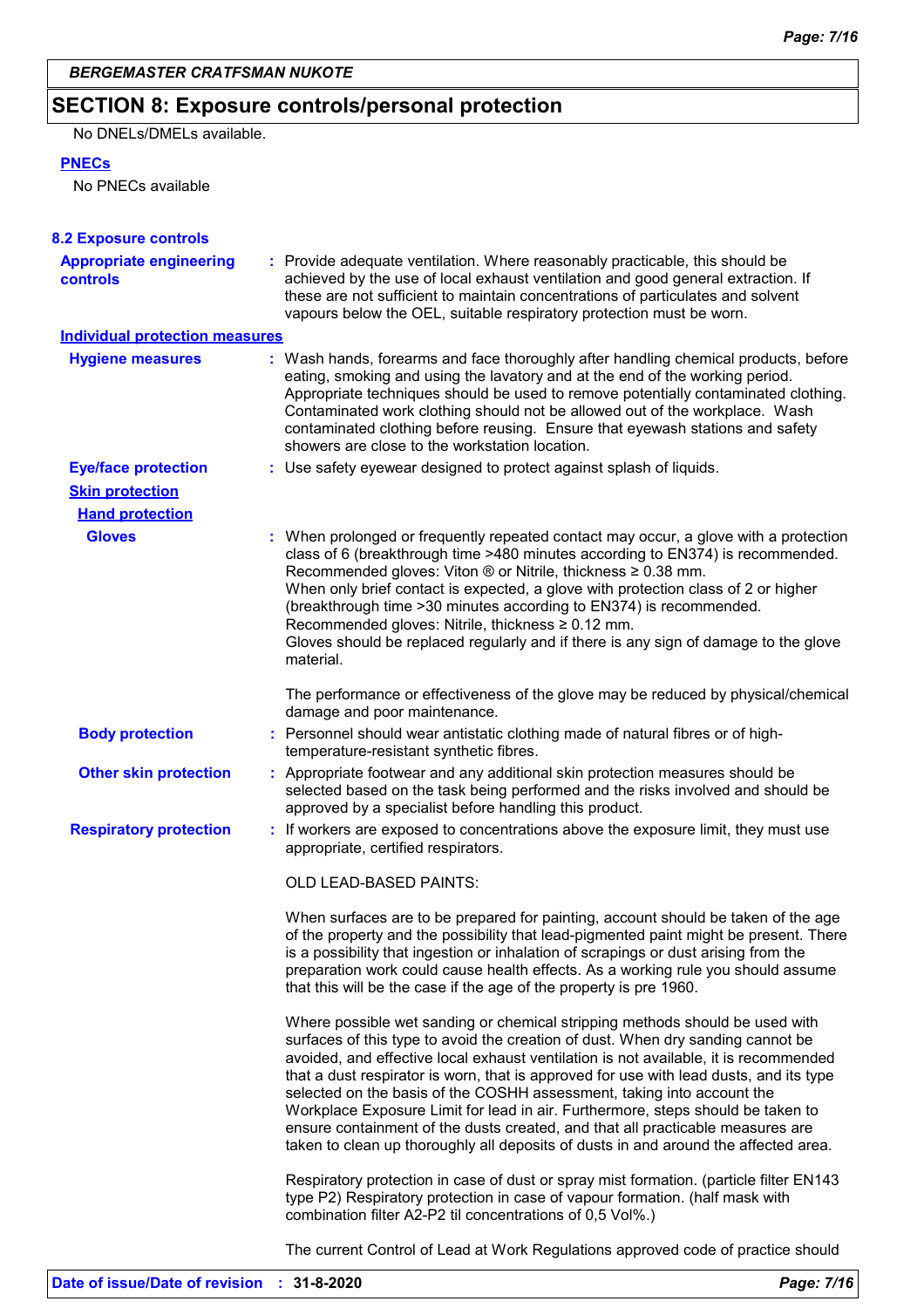# **SECTION 8: Exposure controls/personal protection**

be consulted for advice on protective clothing and personal hygiene precautions. Care should also be taken to exclude visitors, members of the household and especially children from the affected area, during the actual work and the subsequent clean up operations. All scrapings, dust, etc. should be disposed of by the professional painting contractor as Hazardous Waste.

Extra precautions will also need to be taken when burning off old lead-based paints because fumes containing lead will be produced. It is recommended that a respirator, approved for use with particulate fumes of lead is selected on the basis of the COSHH assessment, taking into account the Workplace Exposure Limit for lead in air. Similar precautions to those given above about sanding should be taken with reference to protective clothing, disposal of scrapings and dusts, and exclusion of other personnel and especially children from the building during actual work and the subsequent clean up operations.

Avoid the inhalation of dust. Wear suitable face mask if dry sanding. Special precautions should be taken during surface preparation of pre-1960s paint surfaces over wood and metal as they may contain harmful lead.

**Environmental exposure : Do not allow to enter drains or watercourses. controls**

# **SECTION 9: Physical and chemical properties**

#### **9.1. Information on basic physical and chemical properties**

| <b>Appearance</b>                                                  |                                                        |
|--------------------------------------------------------------------|--------------------------------------------------------|
| <b>Physical state</b>                                              | : Liquid.                                              |
| <b>Colour</b>                                                      | Various: See label.                                    |
| <b>Odour</b>                                                       | Not available.                                         |
| <b>Odour threshold</b>                                             | Not available.                                         |
| рH                                                                 | : 8.6                                                  |
| <b>Melting point/freezing point</b>                                | Not available.<br>t.                                   |
| Initial boiling point and boiling<br>range                         | $: 100^{\circ}$ C                                      |
| <b>Flash point</b>                                                 | Not applicable.                                        |
| <b>Evaporation rate</b>                                            | Not available.                                         |
| <b>Upper/lower flammability or</b><br>explosive limits             | Not available.                                         |
| <b>Vapour pressure</b>                                             | Not available.<br>t.                                   |
| <b>Vapour density</b>                                              | Not available.                                         |
| <b>Relative density</b>                                            | 1,407                                                  |
| <b>Solubility(ies)</b>                                             | Easily soluble in the following materials: cold water. |
| <b>Partition coefficient: n-octanol/ : Not available.</b><br>water |                                                        |
| <b>Auto-ignition temperature</b>                                   | : Not available.                                       |
| <b>Decomposition temperature</b>                                   | Not available.                                         |
| <b>Viscosity</b>                                                   | Kinematic (room temperature): 11,37 cm <sup>2</sup> /s |
| <b>Explosive properties</b>                                        | Not available.                                         |
| <b>Oxidising properties</b>                                        | Not available.                                         |
| 9.2. Other information                                             |                                                        |
| <b>Solubility in water</b>                                         | Not available.                                         |
|                                                                    |                                                        |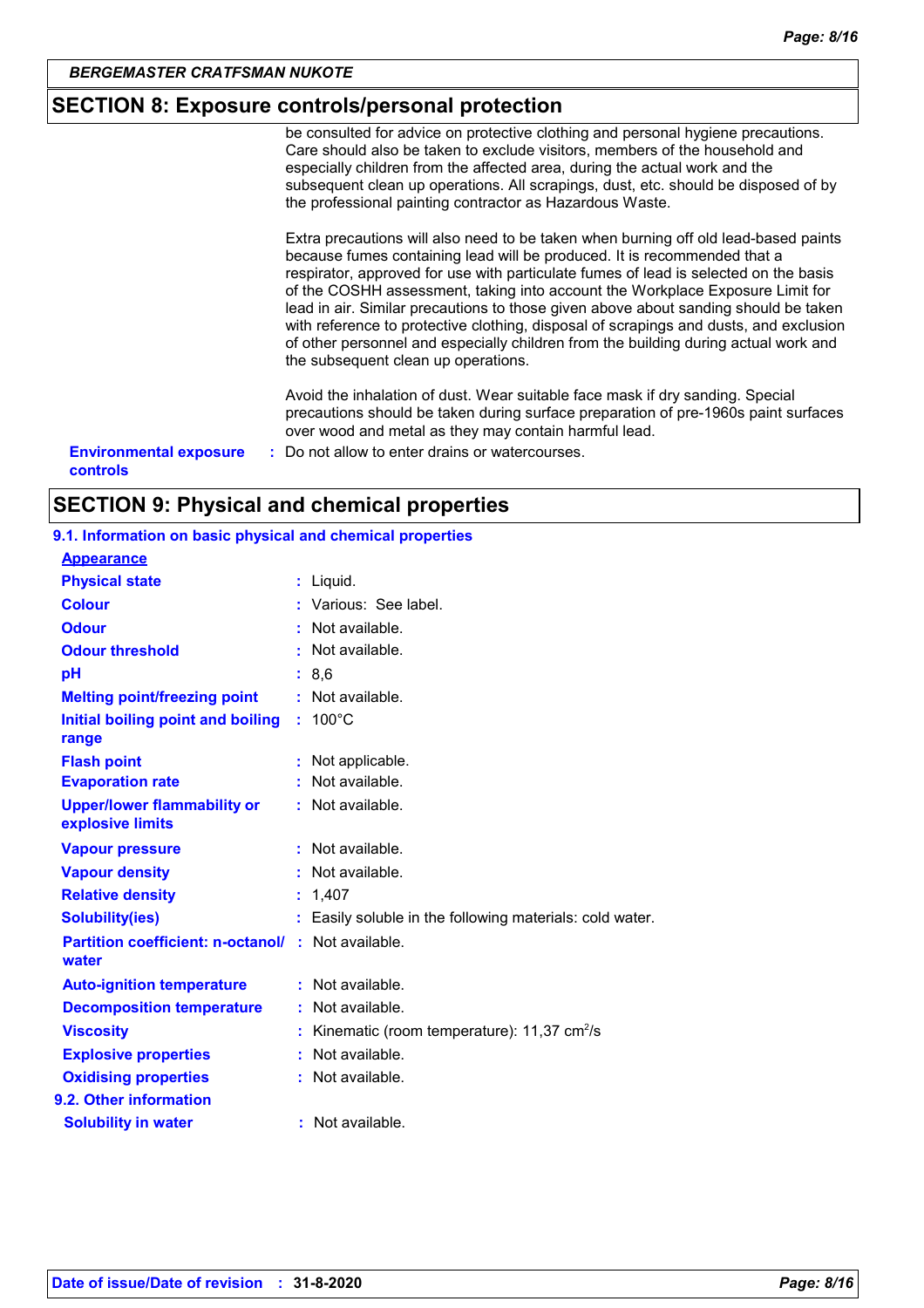### **SECTION 10: Stability and reactivity**

| <b>10.6 Hazardous</b><br>decomposition products | : Decomposition products may include the following materials: carbon monoxide,<br>carbon dioxide, smoke, oxides of nitrogen.        |
|-------------------------------------------------|-------------------------------------------------------------------------------------------------------------------------------------|
| 10.5 Incompatible materials                     | : Keep away from the following materials to prevent strong exothermic reactions:<br>oxidising agents, strong alkalis, strong acids. |
| <b>10.4 Conditions to avoid</b>                 | : When exposed to high temperatures may produce hazardous decomposition<br>products.                                                |
| 10.3 Possibility of<br>hazardous reactions      | : Under normal conditions of storage and use, hazardous reactions will not occur.                                                   |
| <b>10.2 Chemical stability</b>                  | : Stable under recommended storage and handling conditions (see Section 7).                                                         |
| <b>10.1 Reactivity</b>                          | : No specific test data related to reactivity available for this product or its ingredients.                                        |

# **SECTION 11: Toxicological information**

#### **11.1 Information on toxicological effects**

There are no data available on the mixture itself. The mixture has been assessed following the conventional method of the CLP Regulation (EC) No 1272/2008 and is classified for toxicological properties accordingly. See Sections 2 and 3 for details.

Exposure to component solvent vapour concentrations in excess of the stated occupational exposure limit may result in adverse health effects such as mucous membrane and respiratory system irritation and adverse effects on the kidneys, liver and central nervous system. Symptoms and signs include headache, dizziness, fatigue, muscular weakness, drowsiness and, in extreme cases, loss of consciousness.

Solvents may cause some of the above effects by absorption through the skin. Repeated or prolonged contact with the mixture may cause removal of natural fat from the skin, resulting in non-allergic contact dermatitis and absorption through the skin.

If splashed in the eyes, the liquid may cause irritation and reversible damage.

Ingestion may cause nausea, diarrhea and vomiting.

This takes into account, where known, delayed and immediate effects and also chronic effects of components from short-term and long-term exposure by oral, inhalation and dermal routes of exposure and eye contact.

Contains C(M)IT/MIT(3:1). May produce an allergic reaction.

#### **Acute toxicity**

| <b>Product/ingredient name</b> | <b>Result</b>                        | <b>Species</b> | <b>Dose</b>         | <b>Exposure</b> |
|--------------------------------|--------------------------------------|----------------|---------------------|-----------------|
| ethanediol                     | LD50 Intraperitoneal                 | Rat            | 5010 mg/kg          |                 |
|                                | LD50 Intravenous                     | Rat            | 3260 mg/kg          |                 |
|                                | LD50 Oral                            | Rat            | 4700 mg/kg          |                 |
|                                | LD50 Route of exposure<br>unreported | Rat            | $13$ g/kg           |                 |
|                                | LD50 Subcutaneous                    | Rat            | 2800 mg/kg          |                 |
| acrylic acid                   | LD50 Dermal                          | Rabbit         | 640 mg/kg           |                 |
|                                | LD50 Dermal                          | Rabbit         | 280 uL/kg           |                 |
|                                | LD50 Intraperitoneal                 | Mouse          | 144 mg/kg           |                 |
|                                | LD50 Intraperitoneal                 | Rat            | 22 mg/kg            |                 |
|                                | LD50 Oral                            | Mouse          | 2400 mg/kg          |                 |
|                                | LD50 Oral                            | Rat            | 1337 mg/kg          |                 |
|                                | LD50 Oral                            | Rat            | 33500 µg/kg         |                 |
|                                | LD50 Route of exposure<br>unreported | Mouse          | 830 mg/kg           |                 |
|                                | LD50 Route of exposure<br>unreported | Rabbit         | $250 \text{ mg/kg}$ |                 |
|                                | LD50 Route of exposure<br>unreported | Rat            | 1250 mg/kg          |                 |
|                                | LD50 Subcutaneous                    | Mouse          | 1590 mg/kg          |                 |
| n-butyl acrylate               | LC50 Inhalation Gas.                 | Rat            | 2730 ppm            | 4 hours         |
|                                | LD50 Oral                            | Rat            | 900 mg/kg           |                 |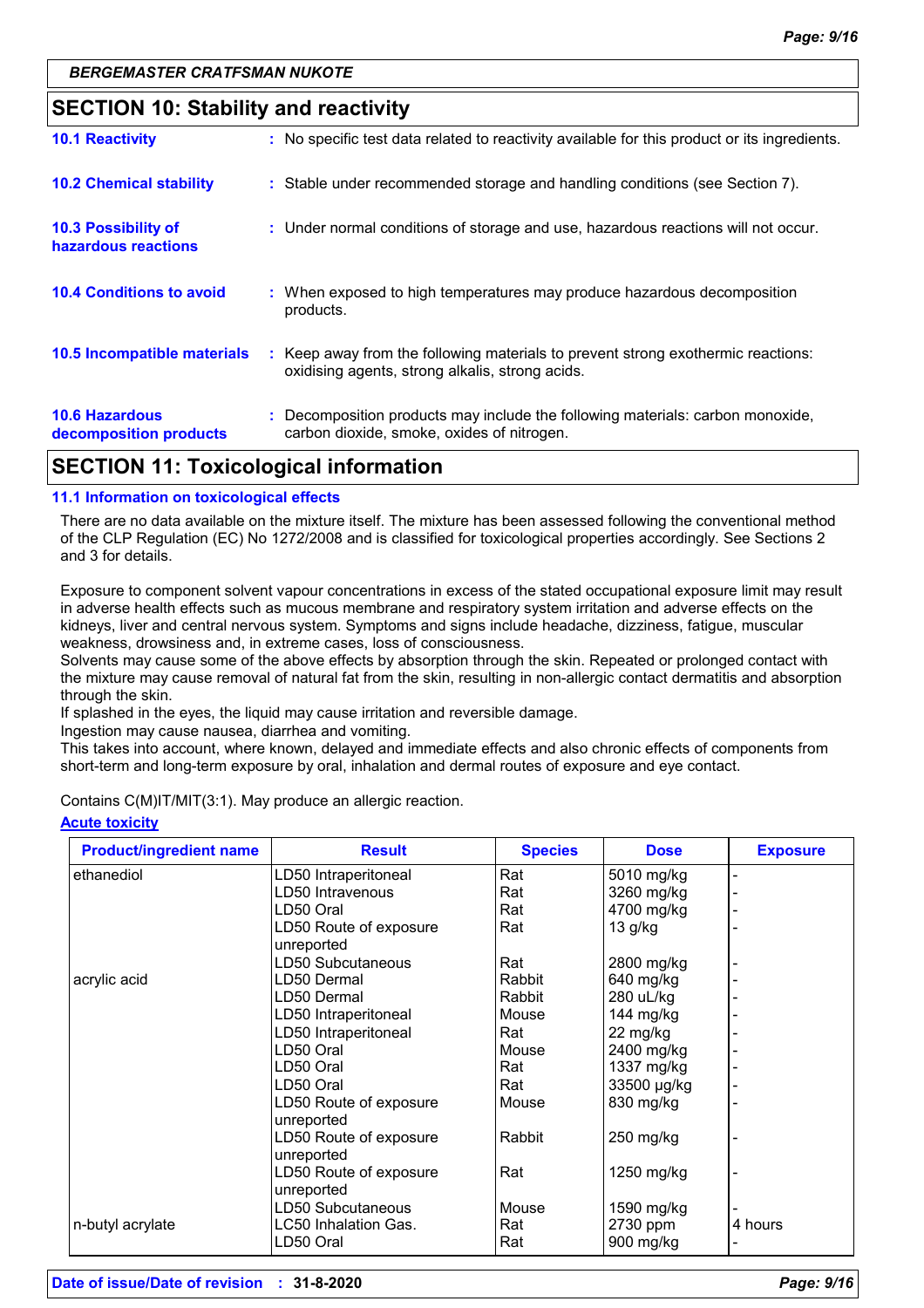# **SECTION 11: Toxicological information**

**Conclusion/Summary :** Not available. **Acute toxicity estimates**

Not available.

#### **Irritation/Corrosion**

| <b>Product/ingredient name</b> | <b>Result</b>            | <b>Species</b> | <b>Score</b>             | <b>Exposure</b> | <b>Observation</b> |
|--------------------------------|--------------------------|----------------|--------------------------|-----------------|--------------------|
| ammonia                        | Eyes - Severe irritant   | Rabbit         |                          | 250             |                    |
|                                |                          |                |                          | Micrograms      |                    |
|                                | Eyes - Severe irritant   | Rabbit         | $\blacksquare$           | 0,5 minutes     |                    |
|                                |                          |                |                          | 1 milligrams    |                    |
| $C(M)$ IT/MIT $(3:1)$          | Skin - Severe irritant   | Human          | $\overline{\phantom{a}}$ | 0.01 Percent    |                    |
| ethanediol                     | Eyes - Mild irritant     | Rabbit         | $\overline{\phantom{a}}$ | 24 hours 500    |                    |
|                                |                          |                |                          | milligrams      |                    |
|                                | Eyes - Mild irritant     | Rabbit         | $\overline{\phantom{a}}$ | 1 hours 100     |                    |
|                                |                          |                |                          | milligrams      |                    |
|                                | Eyes - Moderate irritant | Rabbit         | $\blacksquare$           | 6 hours 1440    |                    |
|                                |                          |                |                          | milligrams      |                    |
|                                | Skin - Mild irritant     | Rabbit         | $\blacksquare$           | 555             |                    |
|                                |                          |                |                          | milligrams      |                    |
| 2-ethoxyethanol                | Eyes - Mild irritant     | Guinea pig     | $\overline{\phantom{a}}$ | 10              |                    |
|                                |                          |                |                          | Micrograms      |                    |
|                                | Eyes - Mild irritant     | Rabbit         | $\overline{\phantom{a}}$ | 24 hours 500    |                    |
|                                |                          |                |                          | milligrams      |                    |
|                                | Eyes - Moderate irritant | Rabbit         | $\blacksquare$           | 50 milligrams   |                    |
|                                | Skin - Mild irritant     | Rabbit         | $\overline{\phantom{a}}$ | 500             |                    |
|                                |                          |                |                          | milligrams      |                    |
| 2-methoxyethanol               | Eyes - Mild irritant     | Guinea pig     | $\overline{\phantom{a}}$ | 10              |                    |
|                                |                          |                |                          | Micrograms      |                    |
|                                | Eyes - Mild irritant     | Rabbit         | $\overline{\phantom{a}}$ | 24 hours 500    |                    |
|                                |                          |                |                          | milligrams      |                    |
|                                | Skin - Mild irritant     | Rabbit         | $\overline{\phantom{a}}$ | 24 hours 483    |                    |
|                                |                          |                |                          | milligrams      |                    |
| acrylic acid                   | Eyes - Severe irritant   | Rabbit         | $\blacksquare$           | 24 hours 250    |                    |
|                                |                          |                |                          | Micrograms      |                    |
|                                | Eyes - Severe irritant   | Rabbit         | $\blacksquare$           | 1 milligrams    |                    |
|                                | Skin - Severe irritant   | Rabbit         | $\overline{\phantom{a}}$ | 24 hours 5      |                    |
|                                |                          |                |                          | milligrams      |                    |
|                                | Skin - Severe irritant   | Rabbit         | $\overline{a}$           | 500             |                    |
|                                |                          |                |                          | milligrams      |                    |
| n-butyl acrylate               | Eyes - Mild irritant     | Rabbit         | $\overline{\phantom{a}}$ | 24 hours 500    |                    |
|                                |                          |                |                          | milligrams      |                    |
|                                | Eyes - Mild irritant     | Rabbit         |                          | 50 milligrams   |                    |
|                                | Skin - Mild irritant     | Rabbit         | $\blacksquare$           | 24 hours 10     |                    |
|                                |                          |                |                          | milligrams      |                    |
|                                | Skin - Mild irritant     | Rabbit         | $\blacksquare$           | 500             |                    |
|                                |                          |                |                          | milligrams      |                    |
|                                |                          |                |                          |                 |                    |
| <b>Conclusion/Summary</b>      | : Not available.         |                |                          |                 |                    |
| <b>Sensitisation</b>           |                          |                |                          |                 |                    |
| <b>Conclusion/Summary</b>      | : Not available.         |                |                          |                 |                    |

| <b>Conclusion/Summary</b>                               | : Not available.   |
|---------------------------------------------------------|--------------------|
| <b>Mutagenicity</b>                                     |                    |
| <b>Conclusion/Summary</b>                               | Not available.     |
| <b>Carcinogenicity</b>                                  |                    |
| <b>Conclusion/Summary</b>                               | : Not available.   |
| <b>Reproductive toxicity</b>                            |                    |
| <b>Conclusion/Summary</b>                               | $:$ Not available. |
| <b>Teratogenicity</b>                                   |                    |
| <b>Conclusion/Summary</b>                               | : Not available.   |
| <b>Specific target organ toxicity (single exposure)</b> |                    |
|                                                         |                    |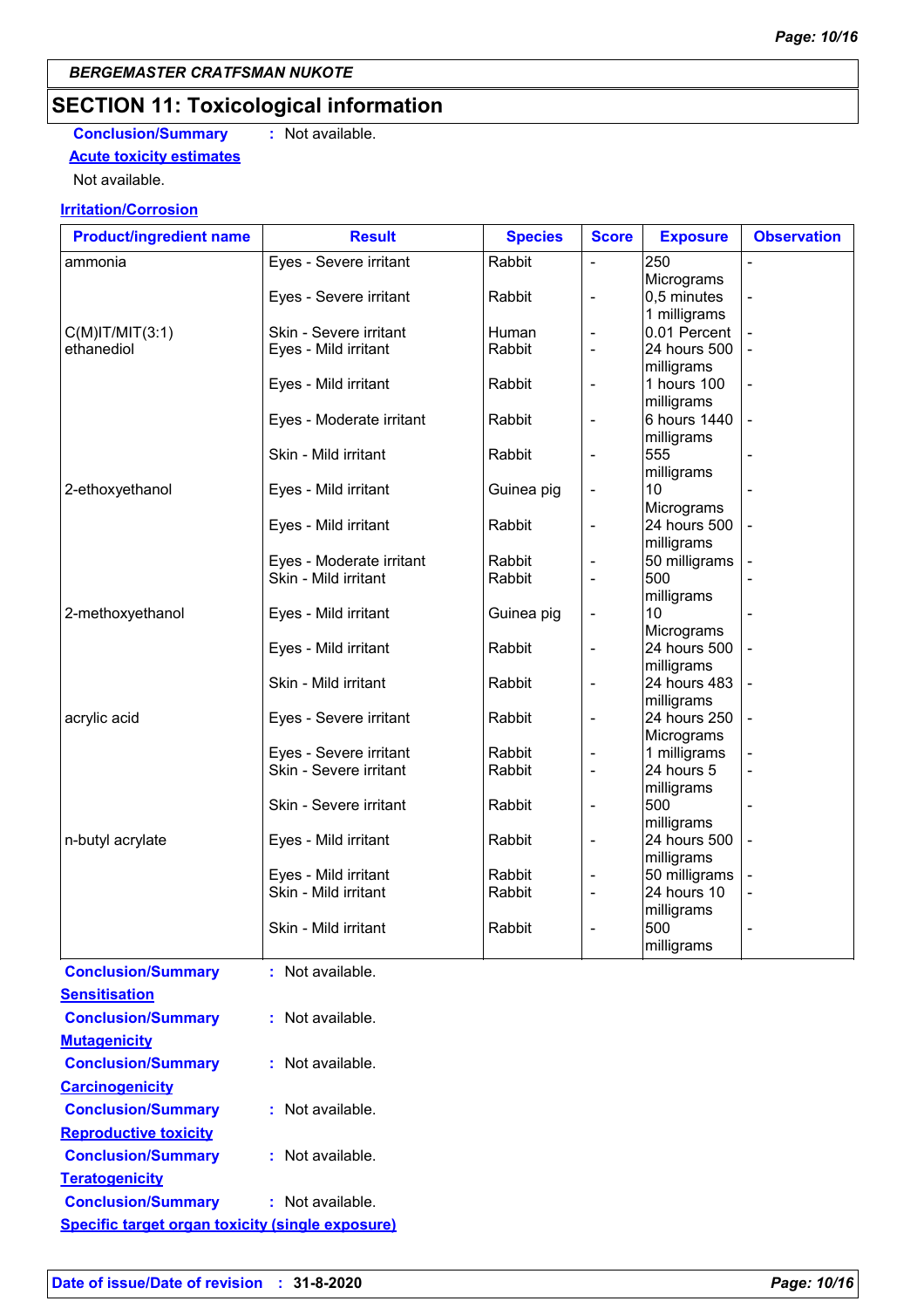# **SECTION 11: Toxicological information**

| <b>Product/ingredient name</b> | <b>Category</b> | <b>Route of</b><br>exposure | <b>Target organs</b>              |
|--------------------------------|-----------------|-----------------------------|-----------------------------------|
| I ammonia                      | Category 3      | Not applicable.             | Respiratory tract<br>l irritation |

**Specific target organ toxicity (repeated exposure)**

Not available.

#### **Aspiration hazard**

Not available.

#### **Other information :** : Not available.

# **SECTION 12: Ecological information**

#### **12.1 Toxicity**

There are no data available on the mixture itself. Do not allow to enter drains or watercourses.

The mixture has been assessed following the summation method of the CLP Regulation (EC) No 1272/2008 and is classified for eco-toxicological properties accordingly. See Sections 2 and 3 for details.

| <b>Product/ingredient name</b> | <b>Result</b>                                                         | <b>Species</b>                                                               | <b>Exposure</b>      |
|--------------------------------|-----------------------------------------------------------------------|------------------------------------------------------------------------------|----------------------|
| ammonia<br>ethanediol          | Acute LC50 37 ppm Fresh water<br>Acute LC50 13140000 µg/l Fresh water | Fish - Gambusia affinis - Adult<br>Crustaceans - Ceriodaphnia                | 96 hours<br>48 hours |
|                                |                                                                       | dubia                                                                        |                      |
|                                | Acute LC50 13900000 µg/l Fresh water                                  | Crustaceans - Ceriodaphnia<br>dubia - Neonate                                | 48 hours             |
|                                | Acute LC50 10500000 µg/l Fresh water                                  | Crustaceans - Ceriodaphnia<br>dubia - Neonate                                | 48 hours             |
|                                | Acute LC50 6900000 µg/l Fresh water                                   | Crustaceans - Ceriodaphnia<br>dubia - Neonate                                | 48 hours             |
|                                | Acute LC50 10000000 µg/l Fresh water                                  | Crustaceans - Ceriodaphnia<br>dubia - Neonate                                | 48 hours             |
|                                | Acute LC50 41100000 µg/l Fresh water                                  | Daphnia - Daphnia magna -<br>Neonate                                         | 48 hours             |
|                                | Acute LC50 47400000 µg/l Fresh water                                  | Daphnia - Daphnia magna -<br>Neonate                                         | 48 hours             |
|                                | Acute LC50 46300000 µg/l Fresh water                                  | Daphnia - Daphnia magna -<br>Neonate                                         | 48 hours             |
|                                | Acute LC50 45500000 µg/l Fresh water                                  | Daphnia - Daphnia magna -<br>Neonate                                         | 48 hours             |
|                                | Acute LC50 41000000 µg/l Fresh water                                  | Daphnia - Daphnia magna -<br>Neonate                                         | 48 hours             |
|                                | Acute LC50 27540 mg/l Fresh water                                     | Fish - Lepomis macrochirus -<br>Juvenile (Fledgling, Hatchling,<br>Weanling) | 96 hours             |
|                                | Acute LC50 52500 mg/l Fresh water                                     | Fish - Pimephales promelas -<br>Fry                                          | 96 hours             |
|                                | Acute LC50 43900 mg/l Fresh water                                     | Fish - Pimephales promelas -<br>Juvenile (Fledgling, Hatchling,<br>Weanling) | 96 hours             |
|                                | Acute LC50 49000000 µg/l Fresh water                                  | Fish - Pimephales promelas -<br>Juvenile (Fledgling, Hatchling,<br>Weanling) | 96 hours             |
|                                | Acute LC50 8050000 µg/l Fresh water                                   | Fish - Pimephales promelas                                                   | 96 hours             |
| 2-methoxyethanol               | Acute LC50 >100 ppm Fresh water                                       | Fish - Lepomis macrochirus                                                   | 96 hours             |
| acrylic acid                   | Chronic NOEC 3,8 mg/l Fresh water                                     | Daphnia - Daphnia magna -<br>Neonate                                         | 21 days              |

#### **12.2 Persistence and degradability**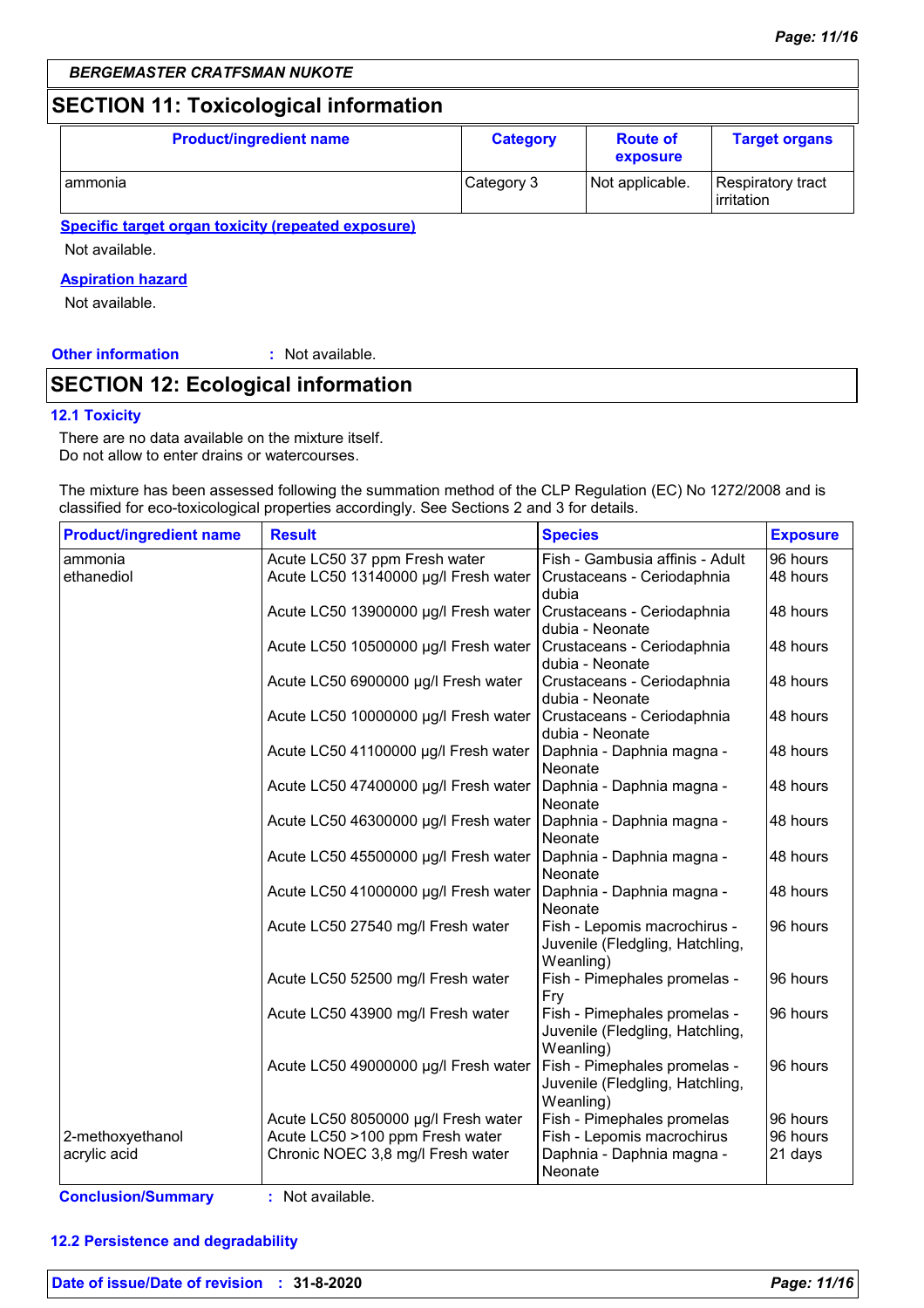# **SECTION 12: Ecological information**

**Conclusion/Summary :** Not available.

#### **12.3 Bioaccumulative potential**

| <b>Product/ingredient name</b> | $LoaPow$ | <b>BCF</b> | <b>Potential</b> |
|--------------------------------|----------|------------|------------------|
| l ethanediol                   | $-1,36$  |            | <b>I</b> low     |
| 2-ethoxyethanol                | $-0,32$  |            | low              |
| 2-methoxyethanol               | $-0,77$  | -          | <b>I</b> low     |
| acrylic acid                   | 0,38     | 3,162      | low              |
| n-butyl acrylate               | 2,38     | 17.27      | <b>I</b> low     |

| <b>12.4 Mobility in soil</b>                            |                  |
|---------------------------------------------------------|------------------|
| <b>Soil/water partition</b><br><b>coefficient (Koc)</b> | : Not available. |
| <b>Mobility</b>                                         | : Not available. |

| 12.5 Results of PBT and vPvB assessment |                   |  |
|-----------------------------------------|-------------------|--|
| <b>PBT</b>                              | : Not applicable. |  |
| vPvB                                    | : Not applicable. |  |

**12.6 Other adverse effects** : No known significant effects or critical hazards.

# **SECTION 13: Disposal considerations**

The information in this section contains generic advice and guidance. The list of Identified Uses in Section 1 should be consulted for any available use-specific information provided in the Exposure Scenario(s).

#### **13.1 Waste treatment methods**

| <b>Product</b>                 |                                                                                                                                                                                                        |                                                                                                                                                                                                                                                                                                                                                                                                                                                                                                              |  |
|--------------------------------|--------------------------------------------------------------------------------------------------------------------------------------------------------------------------------------------------------|--------------------------------------------------------------------------------------------------------------------------------------------------------------------------------------------------------------------------------------------------------------------------------------------------------------------------------------------------------------------------------------------------------------------------------------------------------------------------------------------------------------|--|
| <b>Methods of disposal</b>     | all authorities with jurisdiction.                                                                                                                                                                     | The generation of waste should be avoided or minimised wherever possible.<br>Disposal of this product, solutions and any by-products should at all times comply<br>with the requirements of environmental protection and waste disposal legislation<br>and any regional local authority requirements. Dispose of surplus and non-<br>recyclable products via a licensed waste disposal contractor. Waste should not be<br>disposed of untreated to the sewer unless fully compliant with the requirements of |  |
| <b>Hazardous waste</b>         |                                                                                                                                                                                                        | : The classification of the product may meet the criteria for a hazardous waste.                                                                                                                                                                                                                                                                                                                                                                                                                             |  |
| <b>Disposal considerations</b> |                                                                                                                                                                                                        | Do not allow to enter drains or watercourses.<br>Dispose of according to all federal, state and local applicable regulations.<br>If this product is mixed with other wastes, the original waste product code may no<br>longer apply and the appropriate code should be assigned.<br>For further information, contact your local waste authority.                                                                                                                                                             |  |
| <b>Packaging</b>               |                                                                                                                                                                                                        |                                                                                                                                                                                                                                                                                                                                                                                                                                                                                                              |  |
| <b>Methods of disposal</b>     | The generation of waste should be avoided or minimised wherever possible. Waste<br>packaging should be recycled. Incineration or landfill should only be considered<br>when recycling is not feasible. |                                                                                                                                                                                                                                                                                                                                                                                                                                                                                                              |  |
| <b>Disposal considerations</b> | national legal provisions.                                                                                                                                                                             | Using information provided in this safety data sheet, advice should be obtained from<br>the relevant waste authority on the classification of empty containers.<br>Empty containers must be scrapped or reconditioned.<br>Dispose of containers contaminated by the product in accordance with local or                                                                                                                                                                                                      |  |
| <b>Type of packaging</b>       | European waste catalogue (EWC)                                                                                                                                                                         |                                                                                                                                                                                                                                                                                                                                                                                                                                                                                                              |  |
| <b>CEPE Paint Guidelines</b>   | 15 01 10*                                                                                                                                                                                              | packaging containing residues of or contaminated by<br>hazardous substances                                                                                                                                                                                                                                                                                                                                                                                                                                  |  |
| <b>Special precautions</b>     |                                                                                                                                                                                                        | : This material and its container must be disposed of in a safe way. Care should be<br>taken when handling emptied containers that have not been cleaned or rinsed out.<br>Empty containers or liners may retain some product residues. Avoid dispersal of<br>spilt material and runoff and contact with soil, waterways, drains and sewers.                                                                                                                                                                 |  |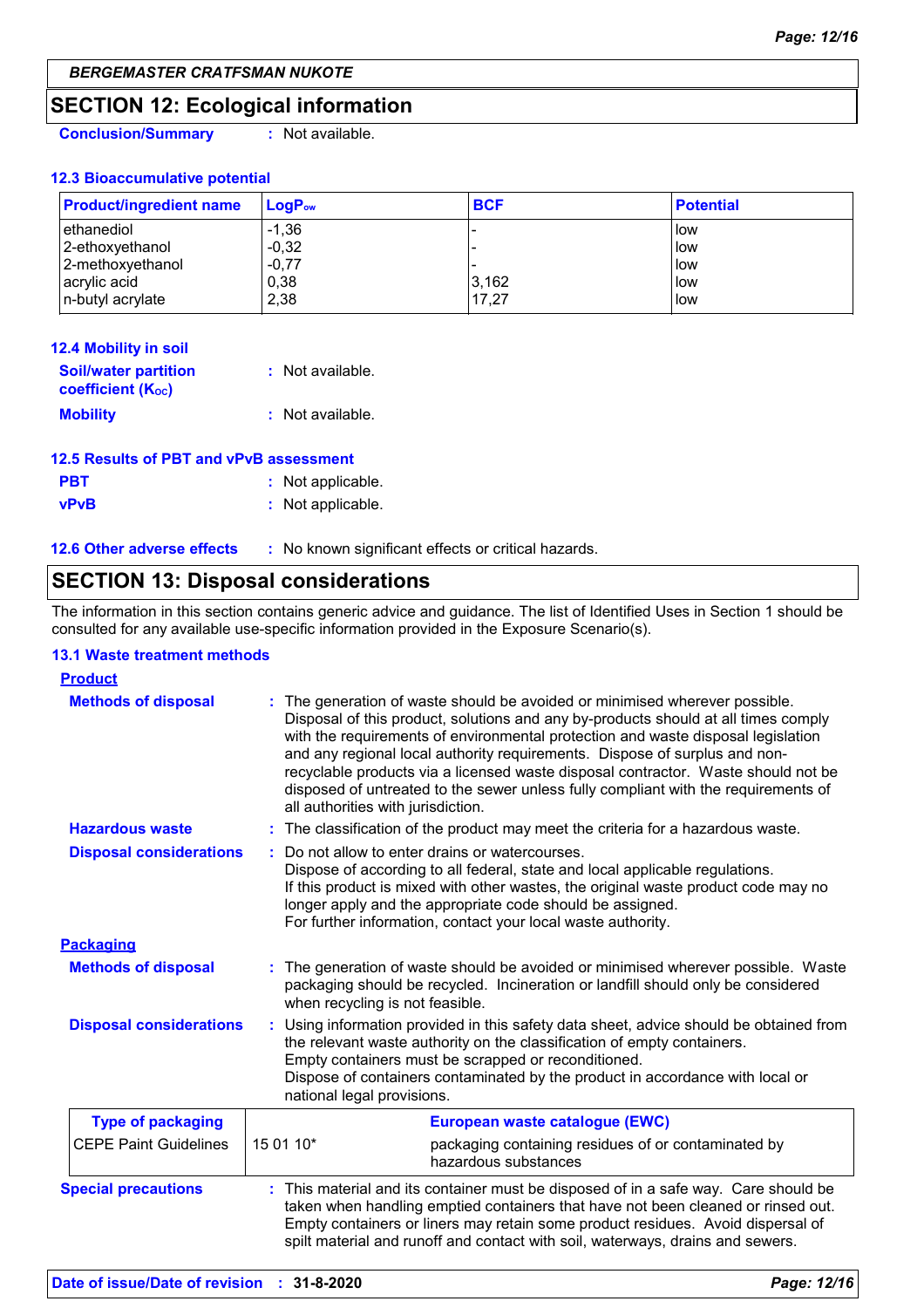$\Gamma$ 

## **SECTION 14: Transport information**

|                                                                                             | methods of transport.                                                                                                                                                                                                  |                 |
|---------------------------------------------------------------------------------------------|------------------------------------------------------------------------------------------------------------------------------------------------------------------------------------------------------------------------|-----------------|
|                                                                                             | <b>ADR</b>                                                                                                                                                                                                             | <b>IMDG</b>     |
| 14.1 UN number                                                                              | Not regulated.                                                                                                                                                                                                         | Not regulated.  |
| 14.2 UN proper<br>shipping name                                                             | Not applicable.                                                                                                                                                                                                        | Not applicable. |
| <b>14.3 Transport</b><br>hazard class(es)<br><b>Class</b>                                   | Not applicable.                                                                                                                                                                                                        | Not applicable. |
| <b>Subsidiary class</b>                                                                     |                                                                                                                                                                                                                        |                 |
| <b>14.4 Packing group</b>                                                                   | Not applicable.                                                                                                                                                                                                        | Not applicable. |
| 14.5<br><b>Environmental</b><br>hazards                                                     |                                                                                                                                                                                                                        |                 |
| <b>Marine pollutant</b>                                                                     | No.                                                                                                                                                                                                                    | No.             |
| <b>Marine pollutant</b><br><b>substances</b>                                                |                                                                                                                                                                                                                        | Not available.  |
| <b>14.6 Special</b><br>precautions for<br><b>user</b>                                       | Transport within user's premises: always<br>transport in closed containers that are upright<br>and secure. Ensure that persons transporting<br>the product know what to do in the event of an<br>accident or spillage. |                 |
| <b>HI/Kemler number</b>                                                                     | Not available.                                                                                                                                                                                                         |                 |
| <b>Emergency</b><br>schedules (EmS)                                                         |                                                                                                                                                                                                                        | Not applicable. |
| <b>14.7 Transport in bulk</b><br>according to Annex II of<br><b>MARPOL and the IBC Code</b> | : Not applicable.                                                                                                                                                                                                      |                 |
| <b>Additional</b><br>information                                                            |                                                                                                                                                                                                                        |                 |

#### **15.1 Safety, health and environmental regulations/legislation specific for the substance or mixture EU Regulation (EC) No. 1907/2006 (REACH)**

#### **Annex XIV - List of substances subject to authorisation**

#### **Annex XIV**

None of the components are listed, or the component present is below its threshold.

#### **Substances of very high concern**

| <b>Ingredient name</b> | <b>Intrinsic property</b> | <b>Status</b> | <b>Reference</b><br>number | Date of<br>revision |
|------------------------|---------------------------|---------------|----------------------------|---------------------|
| 2-ethoxyethanol        | Toxic to reproduction     | Candidate     | ED/95/2010                 | 15-12-2010 l        |
| 2-methoxyethanol       | Toxic to reproduction     | Candidate     | ED/95/2010                 | 15-12-2010 l        |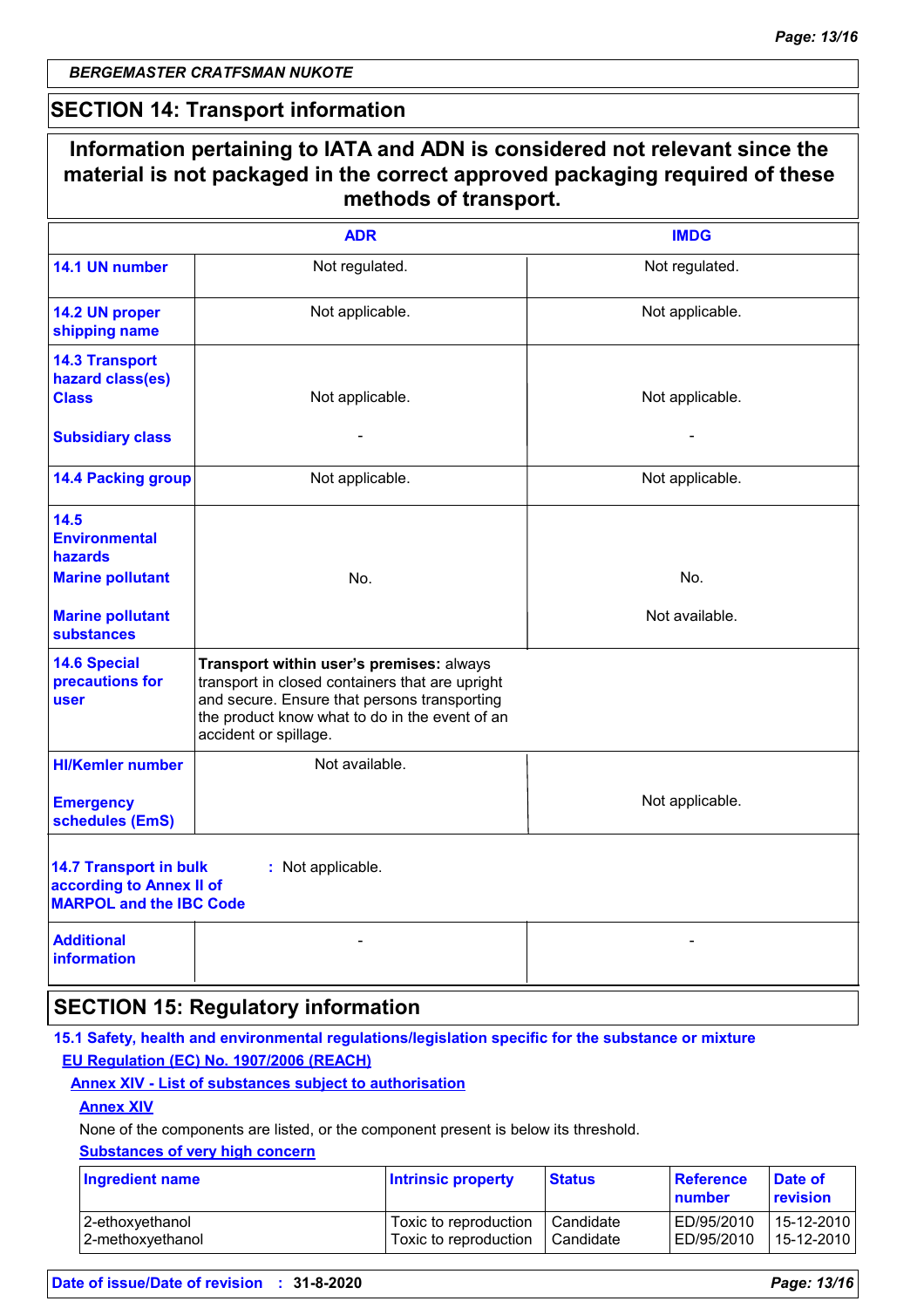# **SECTION 15: Regulatory information**

| <b>Annex XVII - Restrictions : Not applicable.</b><br>on the manufacture,<br>placing on the market<br>and use of certain<br>dangerous substances,                                                                                                                                                 |
|---------------------------------------------------------------------------------------------------------------------------------------------------------------------------------------------------------------------------------------------------------------------------------------------------|
| mixtures and articles                                                                                                                                                                                                                                                                             |
| <b>Other EU requlations</b>                                                                                                                                                                                                                                                                       |
| <b>VOC for Ready-for-Use</b><br>: Not applicable.<br><b>Mixture</b>                                                                                                                                                                                                                               |
| Ozone depleting substances (1005/2009/EU)<br>Not listed.                                                                                                                                                                                                                                          |
| <b>Prior Informed Consent (PIC) (649/2012/EU)</b><br>Not listed.                                                                                                                                                                                                                                  |
| <b>Seveso Directive</b><br>This product is not controlled under the Seveso Directive.<br><b>International regulations</b>                                                                                                                                                                         |
| <b>Chemical Weapon Convention List Schedules I, II &amp; III Chemicals</b><br>Not listed.                                                                                                                                                                                                         |
| <b>Montreal Protocol (Annexes A, B, C, E)</b><br>Not listed.                                                                                                                                                                                                                                      |
| <b>Stockholm Convention on Persistent Organic Pollutants</b><br>Not listed.                                                                                                                                                                                                                       |
| <b>Rotterdam Convention on Prior Informed Consent (PIC)</b><br>Not listed.                                                                                                                                                                                                                        |
| <b>UNECE Aarhus Protocol on POPs and Heavy Metals</b><br>Not listed.                                                                                                                                                                                                                              |
| <b>15.2 Chemical safety</b><br>: No Chemical Safety Assessment has been carried out.<br>assessment                                                                                                                                                                                                |
| <b>SECTION 16: Other information</b>                                                                                                                                                                                                                                                              |
| <b>CEPE code</b><br>: 1                                                                                                                                                                                                                                                                           |
| $\nabla$ Indicates information that has changed from previously issued version.                                                                                                                                                                                                                   |
| <b>Abbreviations and acronyms : ATE = Acute Toxicity Estimate</b><br>CLP = Classification, Labelling and Packaging Regulation [Regulation (EC) No.<br>1272/2008]<br><b>DMEL = Derived Minimal Effect Level</b><br>DNEL = Derived No Effect Level<br>EUH statement = CLP-specific Hazard statement |
| PBT = Persistent, Bioaccumulative and Toxic<br><b>PNEC = Predicted No Effect Concentration</b><br><b>RRN = REACH Registration Number</b><br>vPvB = Very Persistent and Very Bioaccumulative                                                                                                       |
| Procedure used to derive the classification according to Regulation (EC) No. 1272/2008 [CLP/GHS]                                                                                                                                                                                                  |

| <b>Classification</b>   | <b>Justification</b> |
|-------------------------|----------------------|
| Skin Sens. 1, H317      | Calculation method   |
| Aquatic Chronic 3, H412 | Calculation method   |

**Full text of abbreviated H statements**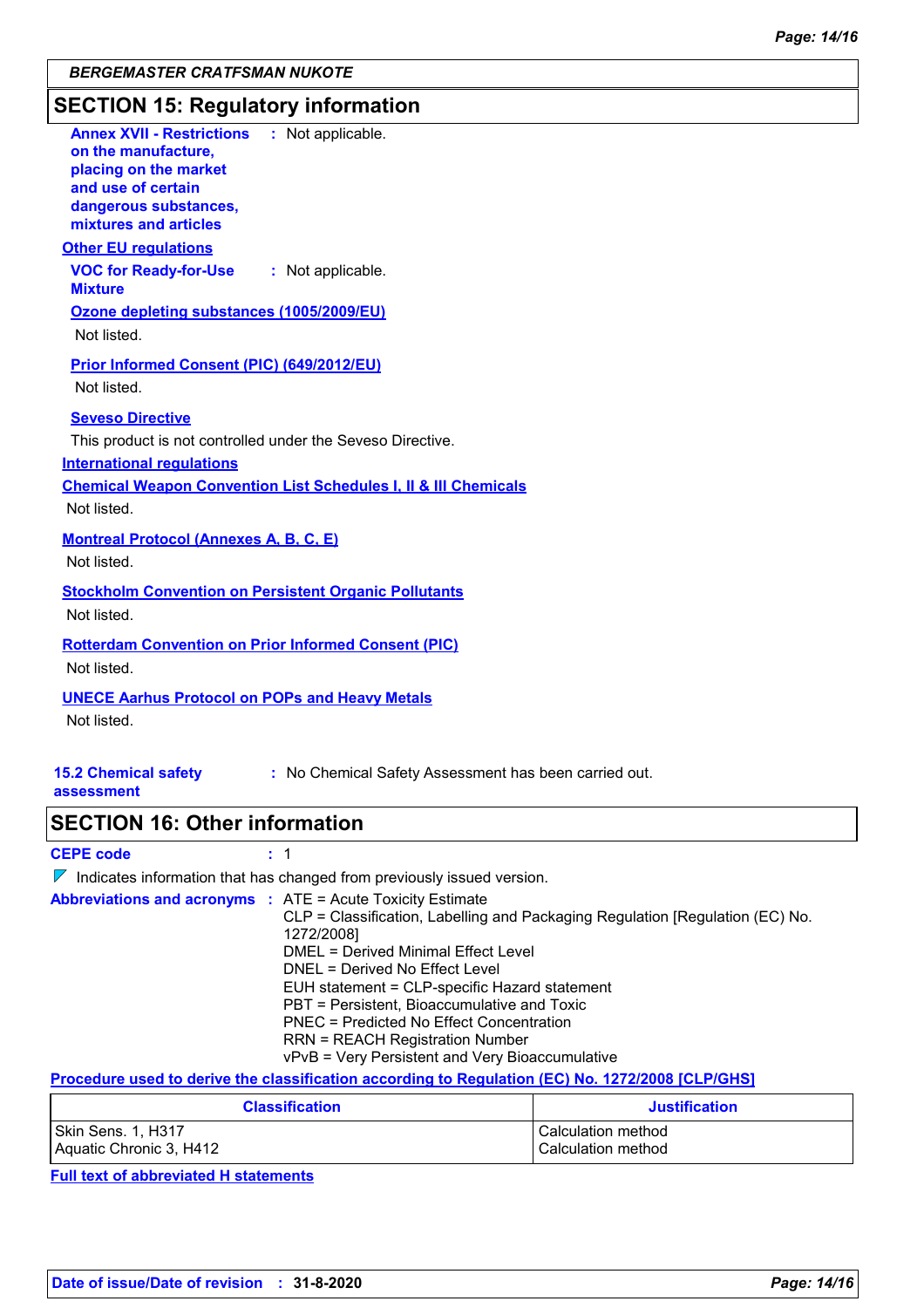| <b>SECTION 16: Other information</b> |                                                       |
|--------------------------------------|-------------------------------------------------------|
| H <sub>226</sub>                     | Flammable liquid and vapour.                          |
| H300                                 | Fatal if swallowed.                                   |
| H <sub>301</sub>                     | Toxic if swallowed.                                   |
| H302                                 | Harmful if swallowed.                                 |
| H310                                 | Fatal in contact with skin.                           |
| H311                                 | Toxic in contact with skin.                           |
| H312                                 | Harmful in contact with skin.                         |
| H <sub>3</sub> 14                    | Causes severe skin burns and eye damage.              |
| H315                                 | Causes skin irritation.                               |
| H317                                 | May cause an allergic skin reaction.                  |
| H318                                 | Causes serious eye damage.                            |
| H319                                 | Causes serious eye irritation.                        |
| H330                                 | Fatal if inhaled.                                     |
| H332                                 | Harmful if inhaled.                                   |
| H335                                 | May cause respiratory irritation.                     |
| H360FD                               | May damage fertility. May damage the unborn child.    |
| H400                                 | Very toxic to aquatic life.                           |
| H410                                 | Very toxic to aquatic life with long lasting effects. |
| H412                                 | Harmful to aquatic life with long lasting effects.    |

#### **Full text of classifications [CLP/GHS]**

| Acute Tox. 2, H300                          | <b>ACUTE TOXICITY (oral) - Category 2</b>            |
|---------------------------------------------|------------------------------------------------------|
| Acute Tox. 2, H310                          | <b>ACUTE TOXICITY (dermal) - Category 2</b>          |
| Acute Tox. 2, H330                          | <b>ACUTE TOXICITY (inhalation) - Category 2</b>      |
| Acute Tox. 3, H301                          | ACUTE TOXICITY (oral) - Category 3                   |
| Acute Tox. 3, H311                          | ACUTE TOXICITY (dermal) - Category 3                 |
| Acute Tox. 4, H302                          | ACUTE TOXICITY (oral) - Category 4                   |
| Acute Tox. 4, H312                          | ACUTE TOXICITY (dermal) - Category 4                 |
| Acute Tox. 4, H332                          | <b>ACUTE TOXICITY (inhalation) - Category 4</b>      |
| Aquatic Acute 1, H400                       | SHORT-TERM (ACUTE) AQUATIC HAZARD - Category 1       |
| Aquatic Chronic 1, H410                     | LONG-TERM (CHRONIC) AQUATIC HAZARD - Category 1      |
| Aquatic Chronic 3, H412                     | LONG-TERM (CHRONIC) AQUATIC HAZARD - Category 3      |
| Eye Dam. 1, H318                            | SERIOUS EYE DAMAGE/EYE IRRITATION - Category 1       |
| Eye Irrit. 2, H319                          | SERIOUS EYE DAMAGE/EYE IRRITATION - Category 2       |
| Flam. Liq. 3, H226                          | FLAMMABLE LIQUIDS - Category 3                       |
| Repr. 1B, H360FD                            | REPRODUCTIVE TOXICITY (Fertility and Unborn child) - |
|                                             | Category 1B                                          |
| Skin Corr. 1A, H314                         | SKIN CORROSION/IRRITATION - Category 1A              |
| Skin Corr. 1B, H314                         | SKIN CORROSION/IRRITATION - Category 1B              |
| Skin Corr. 1C, H314                         | SKIN CORROSION/IRRITATION - Category 1C              |
| Skin Irrit. 2, H315                         | SKIN CORROSION/IRRITATION - Category 2               |
| Skin Sens. 1, H317                          | SKIN SENSITISATION - Category 1                      |
| Skin Sens. 1A, H317                         | SKIN SENSITISATION - Category 1A                     |
| Skin Sens. 1B, H317                         | SKIN SENSITISATION - Category 1B                     |
| STOT SE 3, H335                             | SPECIFIC TARGET ORGAN TOXICITY - SINGLE EXPOSURE     |
|                                             | (Respiratory tract irritation) - Category 3          |
| Date of printing<br>$: 1 - 9 - 2020$        |                                                      |
| Date of issue/ Date of<br>$: 31 - 8 - 2020$ |                                                      |

#### **Notice to reader**

*IMPORTANT NOTE The information in this data sheet is not intended to be exhaustive and is based on the present state of our knowledge and on current laws: any person using the product for any purpose other than that specifically recommended in the technical data sheet without first obtaining written confirmation from us*  as to the suitability of the product for the intended purpose does so at his own risk. It is always the *responsibility of the user to take all necessary steps to fulfill the demands set out in the local rules and legislation. Always read the Material Data Sheet and the Technical Data Sheet for this product if available. All advice we give or any statement made about the product by us (whether in this data sheet or otherwise) is correct to the best of our knowledge but we have no control over the quality or the condition of the substrate or the many factors affecting the use and application of the product. Therefore, unless we specifically agree in writing otherwise, we do not accept any liability whatsoever for the performance of the product or for any*